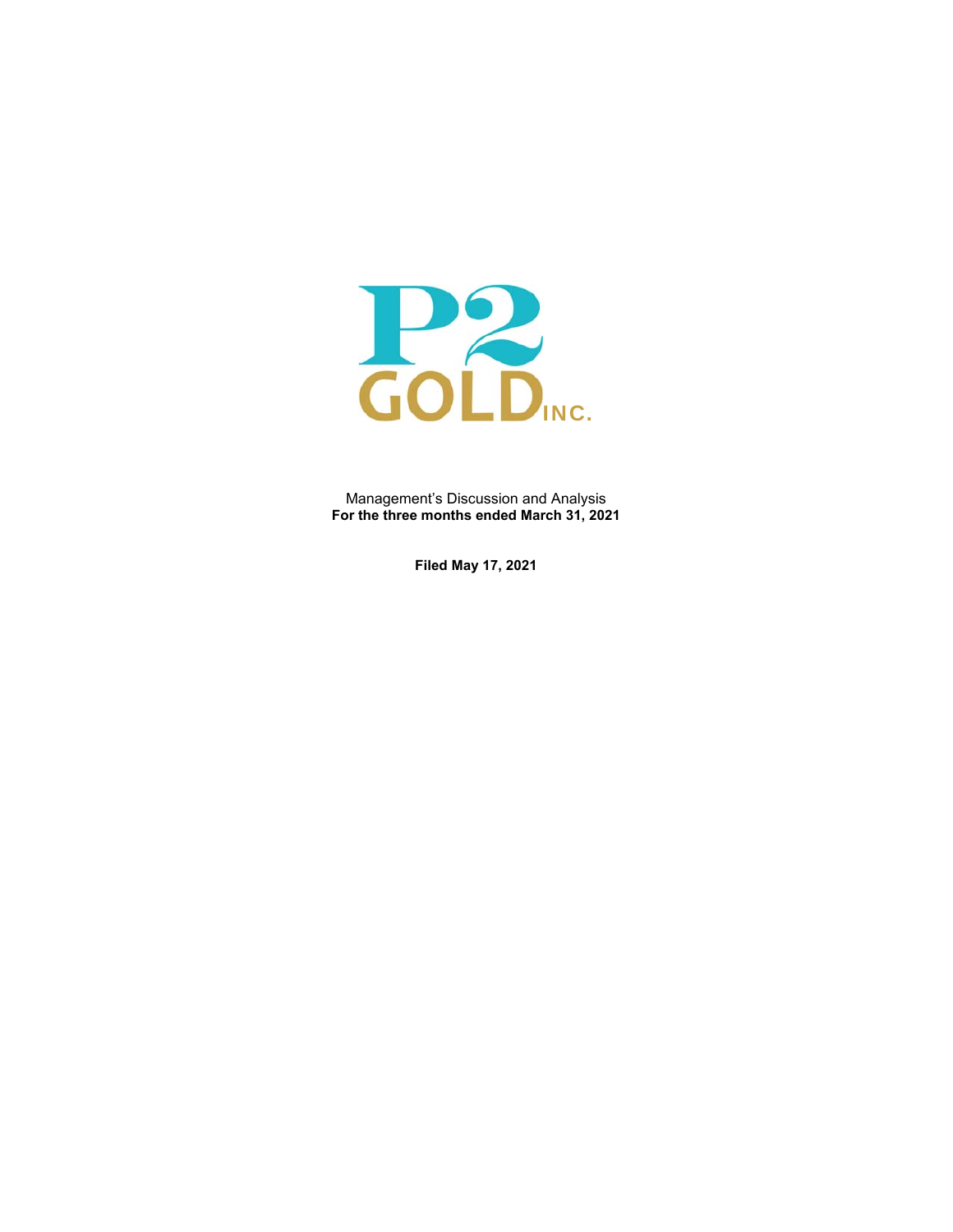

*Management's discussion and analysis (MD&A) relates to the performance, financial condition and future prospects of P2 Gold Inc. ("P2 Gold" or the "Company"). This MD&A should be read in conjunction with the unaudited interim condensed financial statements for the three months ending March 31, 2021 and Notes thereto. Readers are cautioned that the MD&A contains forward-looking statements that are not historical in nature and involves risks and uncertainties. Forward-looking statements are not guarantee's as to P2 Gold's future results as there are inherent difficulties in predicting future results. Accordingly, actual results could differ materially from those expressed or implied in the forward-looking statements. Readers are encouraged to consult the Company's audited financial statements for the year ending December 31, 2020 and related notes for additional details. The unaudited interim financial statements and MD&A are prepared in accordance with International Financial Reporting Standards ("IFRS") as issued by the International Accounting Standards Board ("IASB"). All figures are in Canadian dollars unless stated otherwise. This discussion addresses matters we consider important for an understanding of our financial condition and results of operations as of May 17, 2021 and for the three months ended March 31, 2021. The Company has adopted National Instrument 51- 102F1 as the guideline in presenting the MD&A.*

This MD&A was authorized for issuance by the Board of Directors of the Company on May 17, 2021

# **Description of Business**

The Company was formed under the *Canada Business Corporations Act* as Central Timmins Exploration Corp. on November 10, 2017 by articles of incorporation. On August 31, 2020, the Company concurrently changed its name to P2 Gold Inc. and filed Articles of Amendment to continue its incorporation under the *Business Corporations Act* (British Columbia). The Company is a junior mining, exploration and development company engaged in the acquisition, exploration and development of mineral resource properties in British Columbia, Canada and the western United States and holds interests in three properties located in northwest British Columbia, BAM, Silver Reef and Todd Creek and two in southeast Oregon, Stockade and Lost Cabin. The Company's shares are listed on the TSX Venture Exchange under the symbol PGLD.

The Company does not hold any interests in producing or commercial mineral deposits. The Company has no production or other material revenue. There is no operating history upon which investors may rely. Commercial development of any kind will only occur in the event that sufficient quantities of mineral resources containing economic concentrations of minerals are discovered. If, in the future, a discovery is made, substantial financial resources will be required to establish mineral resources and/or mineral reserves. Additional substantial financial resources will be required to develop mining and processing facilities for any mineral resources and/or mineral reserves that may be discovered. If the Company is unable to finance the establishment of mineral reserves or the development of mining and processing facilities it may be required to sell all or a portion of its interest in such property to one or more parties capable of financing such development.

Additional information is accessible at the Company's website www.p2qold.com or through the Company's public filings at www.sedar.com .

As at May 17, 2021, the directors and officers of the Company are:

| Marcus Chalk    | <b>Director</b>                                           |
|-----------------|-----------------------------------------------------------|
| Neville Dastoor | <b>Director</b>                                           |
| Olav Langelaar  | Director                                                  |
| Ron MacDonald   | Director                                                  |
| Joe Ovsenek     | Chairman, President, Chief Executive Officer and Director |
| Ken McNaughton  | <b>Chief Exploration Officer and Director</b>             |
| Michelle Romero | <b>Executive Vice President and Director</b>              |
| Tom Yip         | <b>Chief Financial Officer</b>                            |
| Marien Segovia  | Corporate Secretary                                       |
|                 |                                                           |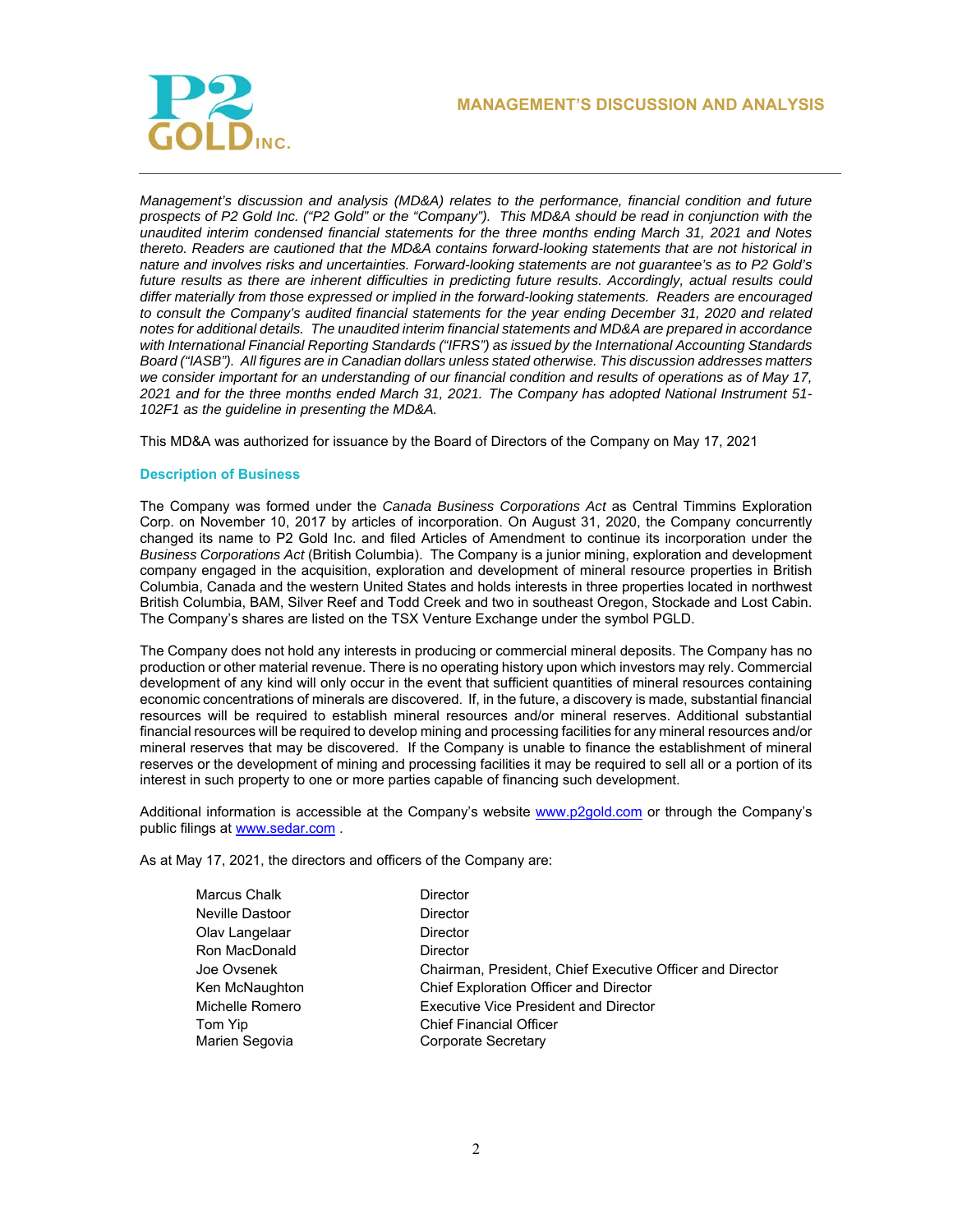

# **Highlights and Significant Events**

- On January 28, 2021, the Company announced the appointment of Michelle Romero to its Board of Directors and as Executive Vice President and the appointment of Ken McNaughton as Chief Exploration Officer;
- On January 28, 2021, the Company also announced that, pursuant to its Stock Option Plan, it had granted stock options to an officer and certain consultants of the Company to purchase an aggregate of 175,000 common shares in the capital of the Company at an exercise price of \$0.52 per share which expire on January 27, 2023;
- On February 23, 2021, the Company announced it had entered into an agreement (the "Acquisition Agreement") with Borealis Mining Company, LLC ("Waterton"), an indirect, wholly-owned subsidiary of Waterton Precious Metals Fund II Cayman, LP to acquire all of the assets that comprise the Gabbs Project located on the Walker-Lane Trend in the Fairplay Mining District of Nye County, Nevada (the "Transaction"). Under the terms of the Acquisition Agreement, the Company agreed to (a) pay US\$5 million and issue 15 million shares in its capital to Waterton at closing, and (b) pay US\$5 million to Waterton on the earlier of the announcement of the results of a Preliminary Economic Assessment and the 24 month anniversary of closing. Waterton also reserved for itself a 2% net smelter returns royalty on production from the Gabbs Project, of which one percent may be repurchased at any time by the Company for US\$1.5 million and the remaining one percent of which may be repurchased for US\$5 million;
- On February 23, 2021, the Company also announced an Inferred Mineral Resource for the Gabbs Project of 1.84 million ounces of gold equivalent or 1.26 million ounces of gold and 422.3 million pounds of copper (73.1 million tonnes grading 0.54 g/t gold and 0.26% copper) prepared by P&E Mining Consultants Inc.;
- On February 23, 2021, the Company also announced it intends to complete a private placement of 32 million subscription receipts (the "Subscription Receipts") at a price of \$0.50 per Subscription Receipt for aggregate gross proceeds of \$16 million (the "Private Placement");
- On March 11, 2021, the Company announced that it had filed a National Instrument 43-101 Standards of Disclosure for Mineral Projects ("NI 43-101") technical report entitled "Updated Mineral Resource Estimate of the Gabbs Gold-Copper Property, Fairplay Mining District, Nye County, Nevada, USA", with an effective date of January 13, 2021 (the "Technical Report"). The Technical Report is available under the Company's profile on SEDAR at www.sedar.com and on the Company's website at www.p2gold.com and was prepared by Eugene Puritch, P.Eng., FEC, CET, Richard H. Sutcliffe, Ph.D, P.Geo., Fred Brown, P.Geo., Jarita Barry, P.Geo of P&E Mining Consultants Inc., each of whom is a "Qualified Person" as defined by NI 43-101 and independent of the Company;
- On April 6, 2021, the Company announced that it intends to complete a non-brokered private placement of units (the "Private Placement") for the acquisition and exploration of the Gabbs Project consisting of up to 32,000,000 units (the "Units") at a price of \$0.50 per Unit for gross proceeds of up to \$16 million. Each Unit will consist of one common share in the capital of the Company and one common share purchase warrant (a "Warrant"). Each Warrant will entitle the holder to purchase one additional common share in the capital of the Company at an exercise price of \$0.85 per common share for a period of two years from the date of issue (the "Expiry Time"), provided that, if after four months from the date of issue, the closing price of the common shares of the Company on the TSX Venture Exchange (the "Exchange") is equal to or greater than \$1.50 for a period of 10 consecutive trading days at any time prior to the Expiry Time, the Company will have the right to accelerate the Expiry Time of the Warrants by giving notice to the holders of the Warrants by news release or other form of notice permitted by the certificate representing the Warrants that the Warrants will expire at 4:30 p.m. (Vancouver time) on a date that is not less than 15 days from the date notice is given;
- On May 5, 2021, the Company announced that it had entered into an amending agreement (the "Amending Agreement") amending the terms of the Acquisition Agreement to provide for the Company to (a) pay US\$1 million and issue 15 million shares in its capital to Waterton at closing and (b) pay US\$4 million to Waterton on the 12-month anniversary of closing rather than pay US\$5 million and issue 15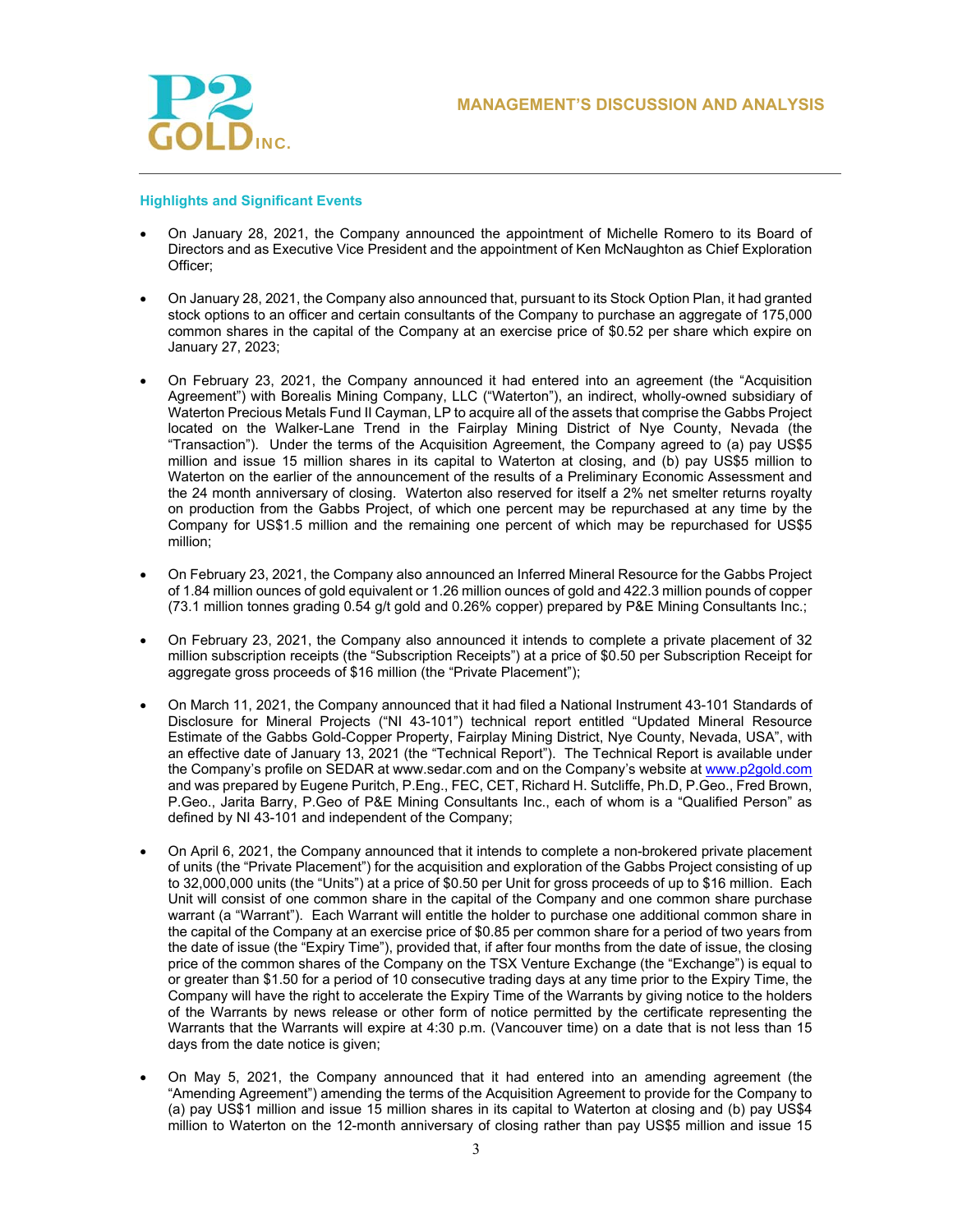

million shares in its capital to Waterton at closing as required under the terms of the Acquisition Agreement. The Company has also agreed, under the Amending Agreement, to enter into at closing an investor rights agreement with Waterton providing Waterton with registration rights in certain circumstances. The other terms of the Acquisition Agreement remain unchanged.

 On May 17, 2021, the Company announced that it has closed the Private Placement for gross proceeds of \$5.949 million and the acquisition of all of the assets that comprise the Gabbs Project.

# **Covid-19 Pandemic**

During 2020, there was a global outbreak of COVID-19 ("Coronavirus"). P2 Gold's business, operations and financial condition, and the market price of its common shares, could be materially and adversely affected by the outbreak of epidemics or pandemics or other health crises, including the outbreak of COVID-19. To date, there have been a large number of temporary business closures, quarantines and a general reduction in consumer activity in a number of countries including Canada and the United States. The outbreak has caused companies and various international jurisdictions to impose travel, gathering and other public health restrictions. While these effects are expected to be temporary, the duration of the various disruptions to businesses locally and internationally and the related financial impact cannot be reasonably estimated at this time. Similarly, the Company cannot estimate whether, or to what extent, this outbreak and the potential financial impact may extend to countries outside of those currently impacted. Such public health crises can result in volatility and disruptions in the supply and demand for metals and minerals, global supply chains and financial markets, as well as declining trade and market sentiment and reduced mobility of people, all of which could affect commodity prices, interest rates, credit ratings, credit risk, share prices and inflation.

The risks to P2 Gold of such public health crises also include risks to employee health and safety, a slowdown or temporary suspension or reduced availability of services and contractors of operations in geographic locations impacted by an outbreak, increased labour and fuel costs, regulatory changes, political or economic instabilities or civil unrest. At this point, the extent to which COVID-19 will or may impact the Company is uncertain and these factors are beyond the Company's control; however, it is possible that COVID-19 and its related impacts may impact the Company's ability to raise additional funds in the short term, and over a longer term may have a material adverse effect on the Company's business, results of operations and financial condition and the market price of its common shares.

### **Operational Highlights**

The following paragraphs provide an analysis of the financial condition of the Company, results of operations, trends, events, uncertainties, and industry and economic factors that affect the Company's performance for the three months ended March 31, 2021.

Total exploration and evaluation costs were \$247,737 for the three months ended March 31, 2021 compared to \$66,173 for the three months ended March 31, 2020. The Company's exploration activities increased in the first quarter of 2021 with the change of its exploration focus to British Columbia and the Western US from the Timmins, Ontario area.

As at March 31, 2021, the Company had 29,518,331 common shares outstanding.

As at March 31, 2021, the Company's cash position was \$1,198,821 (December 31, 2020 - \$1,634,964).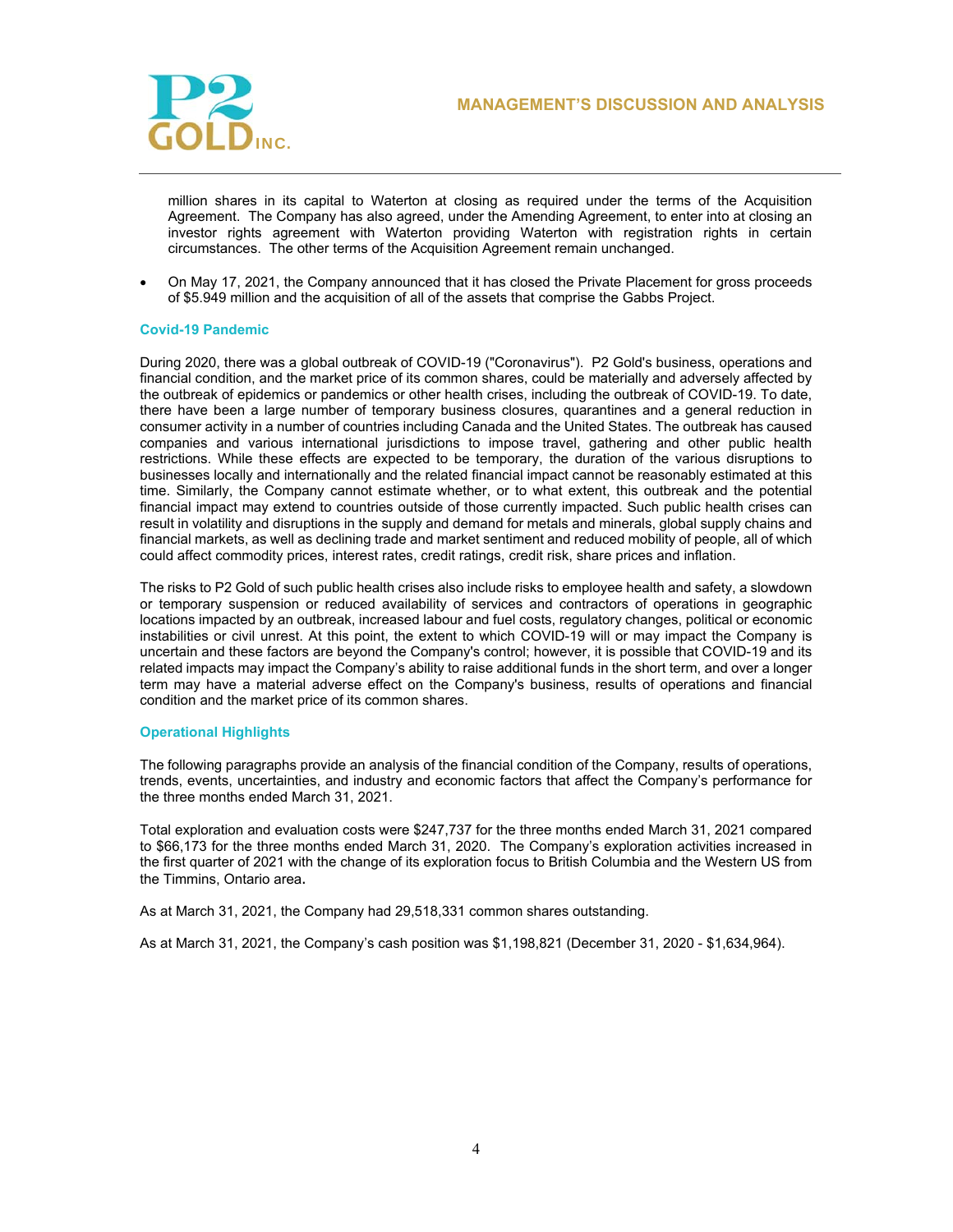

# **Key Activities for the three months ending March 31, 2021**

On January 29, 2021, pursuant to its Stock Option Plan, the Company granted stock options to an officer and certain consultants of the Company to purchase an aggregate of 175,000 common shares in the capital of the Company at an exercise price of \$0.52 per share which expire on January 27, 2023.

On February 23, 2021 the Company announced that it had entered into an agreement with Borealis Mining Company, LLC ("Waterton"), an indirect, wholly-owned subsidiary of Waterton Precious Metals Fund II Cayman, LP to acquire all of the assets that comprise the Gabbs Project located on the Walker-Lane Trend in the Fairplay Mining District of Nye County, Nevada (the "Transaction"). The closing of the Transaction remains subject to the satisfaction of customary closing conditions for a transaction of such nature, including acceptance by the TSX Venture Exchange (the "Exchange") and the completion of the Gabbs Private Placement (defined below). The Transaction will be an arm's length transaction under Exchange policies.

The Gabbs Project is comprised of 355 unpatented lode mining claims and one patented lode mining claim covering four known zones of mineralization and comprising approximately 2,800 hectares. Nevada Highway 361, Gabbs Pole Line Road and a powerline cross the Gabbs Project. The gold-copper mineralization at three of the zones, Sullivan, Lucky Strike and Gold Ledge, is hosted within what are interpreted to be sills associated with an alkaline gold/copper porphyry. The gold mineralization at the fourth zone, Car Body, is interpreted to be low-sulphidation epithermal mineralization. The Company retained P&E Mining Consultants Inc. ("P&E") to prepare a Mineral Resource Estimate for the Gabbs Project based on 494 drill holes completed by prior project operators between 1970 and 2011.

The Gabbs Project has an Inferred Mineral Resource of 1.84 million ounces of gold equivalent or 1.26 million ounces of gold and 422.3 million pounds of copper (73.1 million tonnes grading 0.54 g/t gold and 0.26% copper).

Under the terms of an asset purchase agreement, The Company agreed (a) to pay US\$5 million and issue 15 million shares in its capital to Waterton at closing, and (b) to pay an additional US\$5 million to Waterton on the earlier of the announcement of the results of a Preliminary Economic Assessment and the 24 month anniversary of closing. Waterton also reserved for itself a 2% net smelter returns royalty on production from the Gabbs Project, of which one percent may be repurchased at any time by the Company for US\$1.5 million and the remaining one percent of which may be repurchased for US\$5 million. Following completion of the Transaction and the Private Placement (as defined below) Waterton will be an Insider of the Company.

On March 11, 2021 the Company reported that, further to its news release dated February 23, 2021, announcing the acquisition of the Gabbs Project, an updated Mineral Resource for the Gabbs Project and a private placement, the Company filed a National Instrument 43-101 Standards of Disclosure for Mineral Projects ("NI 43-101") technical report entitled "Updated Mineral Resource Estimate of the Gabbs Gold-Copper Property, Fairplay Mining District, Nye County, Nevada, USA", with an effective date of January 13, 2021 (the "Technical Report"). The Technical Report is available under the Company's profile on SEDAR at www.sedar.com and on the Company's website at www.p2gold.com. The Technical Report was prepared by Eugene Puritch, P.Eng., FEC, CET, Richard H. Sutcliffe, Ph.D, P.Geo., Fred Brown, P.Geo., Jarita Barry, P.Geo of P&E Mining Consultants Inc., each of whom is a "Qualified Person" as defined by NI 43-101 and independent of the Company.

# **Key Activities Subsequent to March 31, 2021**

On April 6, 2021, the Company announced that it intends to complete a non-brokered private placement of 32 million units at a price of \$0.50 per unit for aggregate gross proceeds of \$16 million (the "Private Placement"). Each Unit will consist of one common share in the capital of the Company and one common share purchase warrant (a "Warrant"). Each Warrant will entitle the holder to purchase one additional common share in the capital of the Company at an exercise price of \$0.85 per common share for a period of two years from the date of issue (the "Expiry Time"), provided that, if after four months from the date of issue, the closing price of the common shares of the Company on the TSX Venture Exchange (the "Exchange") is equal to or greater than \$1.50 for a period of 10 consecutive trading days at any time prior to the Expiry Time, the Company will have the right to accelerate the Expiry Time of the Warrants by giving notice to the holders of the Warrants by news release or other form of notice permitted by the certificate representing the Warrants that the Warrants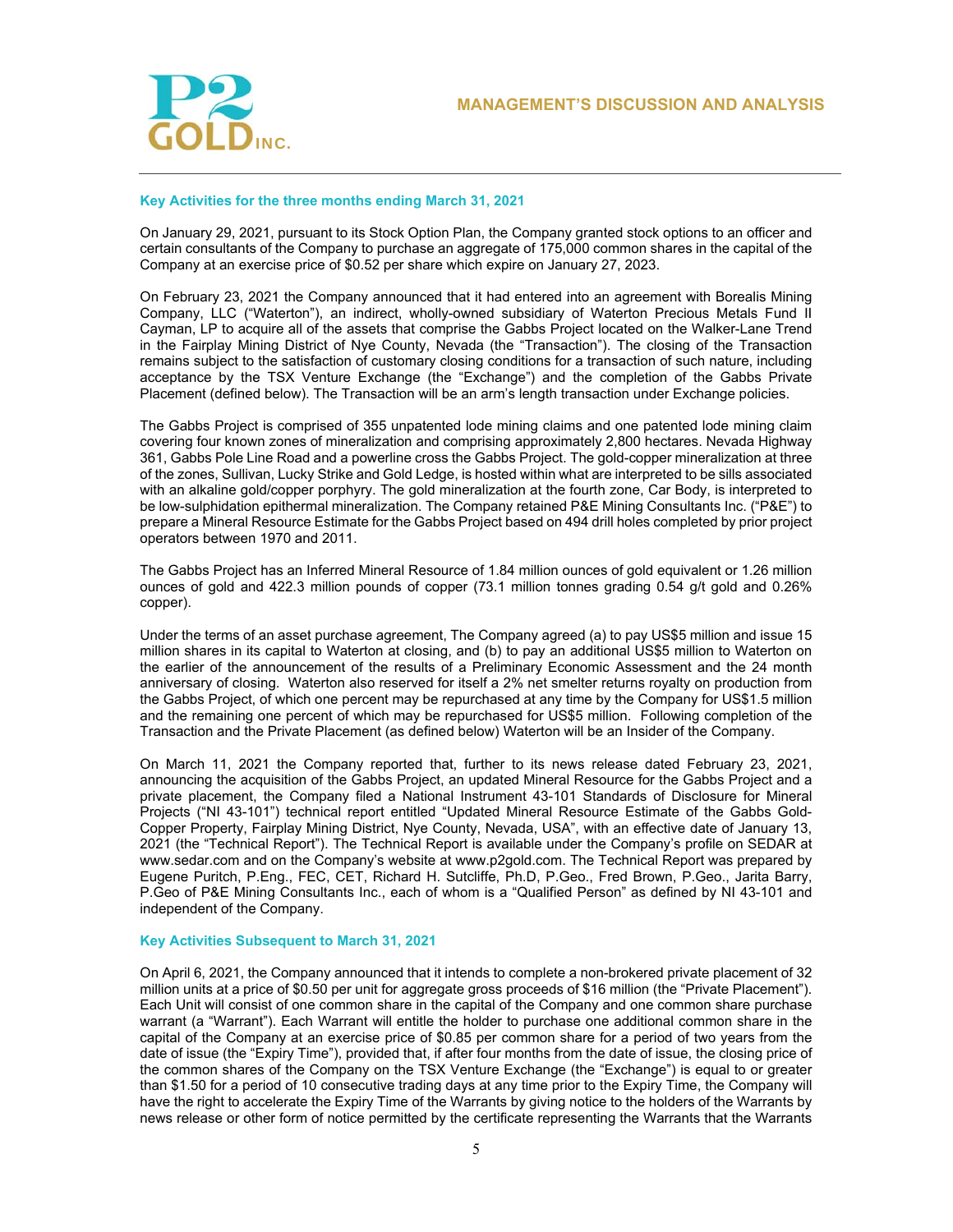

will expire at 4:30 p.m. (Vancouver time) on a date that is not less than 15 days from the date notice is given. The net proceeds of the Private Placement will be used to fund the acquisition of the Gabbs Project, the Phase 1 exploration of the Gabbs Project and for general corporate purposes.

The Private Placement will be offered to accredited investors in all Provinces of Canada pursuant to applicable securities laws. In connection with the Private Placement, the Company may pay finders' fees as permitted by the policies of the Exchange. All securities issued pursuant to the Private Placement will be subject to a four-month hold period.

The securities to be offered in the Private Placement have not been, and will not be, registered under the U.S. Securities Act of 1933, as amended (the "U.S. Securities Act") or any U.S. state securities laws, and may not be offered or sold in the United States or to, or for the account or benefit of, United States persons absent registration or any applicable exemption from the registration requirements of the U.S. Securities Act and applicable U.S. state securities laws.

On May 5, 2021; the Company announced that it has entered into an amending agreement (the "Amending Agreement") with Borealis Mining Company, LLC ("Waterton"), an indirect, wholly-owned subsidiary of Waterton Precious Metals Fund II Cayman, LP amending the terms of the agreement (the "Acquisition Agreement") for the acquisition of all of the assets that comprise the Gabbs Project located on the Walker-Lane Trend in the Fairplay Mining District of Nye County, Nevada (the "Transaction"). The closing of the Transaction remains subject to the satisfaction of customary closing conditions for a transaction of such nature, including acceptance by the TSX Venture Exchange (the "Exchange") and the completion of the Private Placement. The Transaction will be an arm's length transaction under Exchange policies.

Under the terms of the Amending Agreement, P2 Gold will (a) pay US\$1 million and issue 15 million shares in its capital to Waterton at closing and (b) pay US\$4 million to Waterton on the 12-month anniversary of closing rather than pay US\$5 million and issue 15 million shares in its capital to Waterton at closing as required under the terms of the Acquisition Agreement. The Company has also agreed, under the Amending Agreement, to enter into at closing an investor rights agreement with Waterton providing Waterton with registration rights in certain circumstances. The other terms of the Acquisition Agreement remain unchanged.

Accordingly, in order to acquire the Gabbs Project, the Company will (a) pay US\$1 million and issue 15 million shares in its capital to Waterton at closing, (b) pay US\$4 million to Waterton on the 12-month anniversary of closing and (c) pay US\$5 million to Waterton on the earlier of the announcement of the results of a Preliminary Economic Assessment and the 24-month anniversary of closing. Waterton has reserved for itself a 2% net smelter returns royalty on production from the Gabbs Project, of which one percent may be repurchased at any time by P2 Gold for US\$1.5 million and the remaining one percent of which may be repurchased for US\$5 million. Following completion of the Transaction and the Private Placement, Waterton will be an Insider of the Company and expected to own approximately 27% of the issued and outstanding shares of the Company.

On May 17, 2021, the Company announced that it has closed the Private Placement for gross proceeds of \$5.949 million and the acquisition of all of the assets that comprise the Gabbs Project.

# **Acquisition, Exploration and Development Summary**

### **Silver Reef Property**

The Silver Reef Property covers an area of over 23,000 hectares approximately 85 kilometers north of Hazelton, BC and to the east of the Golden Triangle.

### *Acquisition Terms*

Under the terms of the Silver Reef Option Agreement, the Company can acquire up to a 70% interest in Silver Reef over a three-year option period by paying to the vendor:

- 1. \$50,000 (paid) and 200,000 shares in its capital on the signing of the agreement (issued);
- 2. \$200,000 and 200,000 shares in its capital on the first anniversary of the agreement; and<br>3. \$500,000 and 800,000 shares in its capital on the second anniversary of the agreement
- \$500,000 and 800,000 shares in its capital on the second anniversary of the agreement.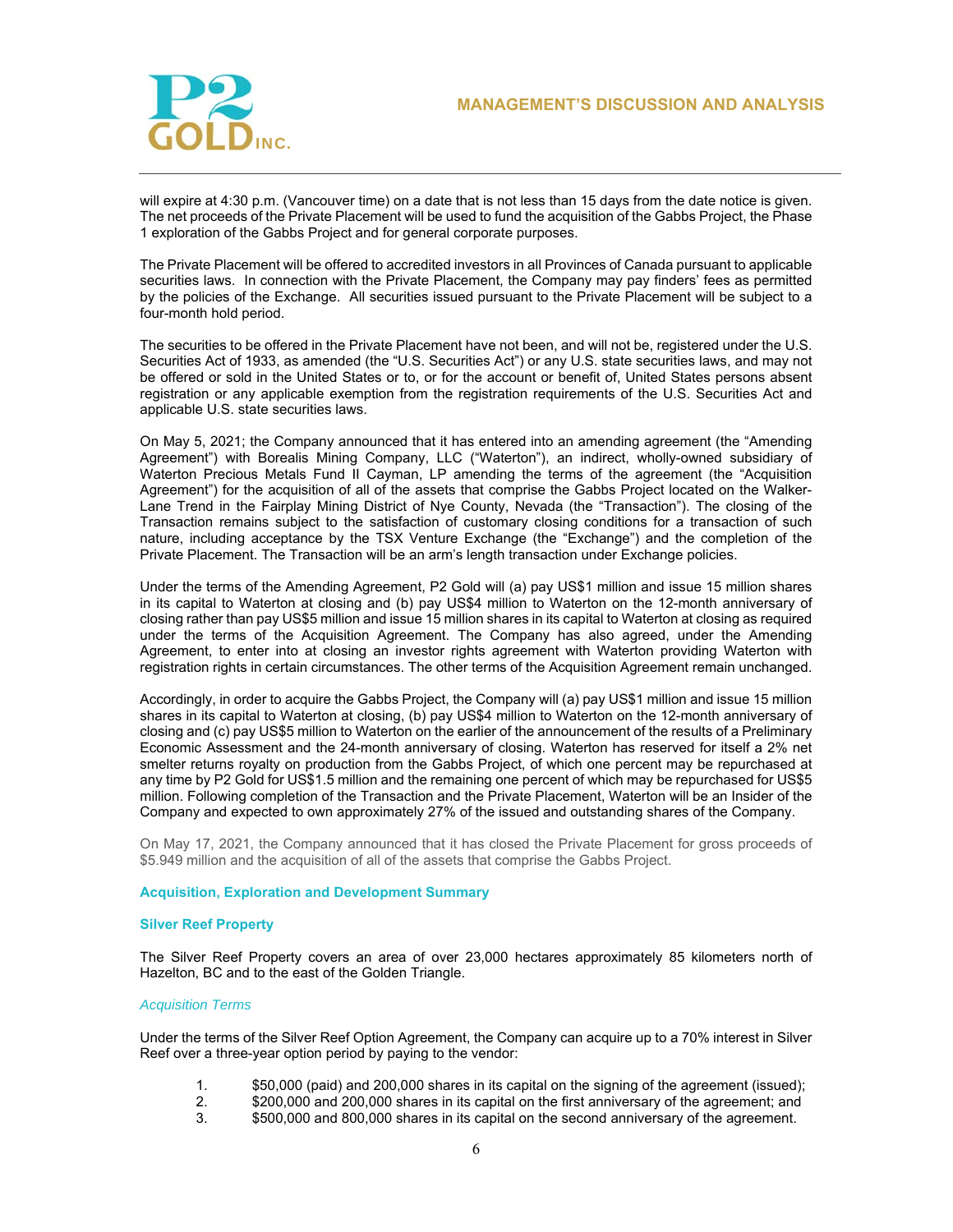

To maintain the option, the Company is also required to incur exploration expenditures of \$250,000 before the first anniversary of the agreement (completed), \$750,000 of cumulative exploration expenditures by the second anniversary of the agreement (completed) and \$2 million of cumulative exploration expenditures by the third anniversary of the agreement. Following exercise of the option, the Company has the right for a period of 120 days to acquire the remaining 30% interest in Silver Reef, for a 100% total interest, on payment of \$7.5 million of which up to \$4 million may be paid in shares of the Company at its election. If the Company elects to not purchase the remaining 30% interest, the Company and the vendor shall form a joint venture, with the Company appointed the operator. During the first three years of the joint venture, the Company will fund the vendor's participating interest in the joint venture. If the vendor fails to sell its interest in the joint venture during such three-year period, the vendor's interest will convert to a 3% net smelter returns royalty, provided that the Company will have the opportunity to purchase the vendor's interest prior to such conversion for \$7.5 million.

# *Silver Reef Property Description*

Silver Reef is a new discovery where limited exploration was carried out prior to the Company's 2020 exploration program. The exploration target at Silver Reef is similar to the Coeur d'Alene district in Idaho, and more locally the historic and high-grade Silver Standard Mine located approximately 80 kilometers to the south. At Silver Reef, sulphide mineralization with quartz/carbonate veins and stockwork are associated with a regional shear zone that cuts through the alteration halo of a large granitic intrusive. At the time the Company optioned Silver Reef in June of 2020, a total of 51 rock grab samples have been collected on the property with the highest-grade grab sample yielding 1,892 grams per tonne silver, 2.01 grams per tonne gold, 4.46% lead, and 2.7% zinc from a massive sulphide vein subcrop. Grab samples are collected as niche samples of rock material of specific style or character of interest and are not necessarily representative of the mineralization hosted on the property.

The Company completed the 2020 Silver Reef exploration program in September, which consisted of airborne geophysics, a two-phase drill program and prospecting and mapping. The Silver Reef Phase One exploration drill program, consisted of 10 holes totaling 1,315 meters. Eight of the drill holes targeted the Main Zone, with the remaining two holes targeting the Northwest Zone. Both zones host silver/gold/lead/zinc mineralization within and on the margins of graphitic shears that are proximal to an altered felsic dyke (*See news release September 29, 2020*).

The Phase Two exploration drill program consisted of four holes totaling 374 meters. Two of the drill holes targeted the Main Zone, with the other two holes targeting the Northwest Zone. *(See News Releases dated September 28, 2020, December 9, 2020 and December 10, 2020).* 

Drilling demonstrated that the Main Zone and Northwest Zone structures are well defined with mineralization typical of silver deposits within the silver belt that runs from Idaho through British Columbia into Yukon. Select drill results include:

- Hole SR-004 (Main Zone) intersected 1.18 g/t gold, 521.0 g/t silver, 0.71% lead and 2.17% zinc over 0.5 meters within a 1.3 meter interval grading 0.93 g/t gold, 245.25 g/t silver, 0.33% lead and 0.98% zinc; and
- Hole SR-011 (Northwest Zone) intersected 0.55 g/t gold, 410.69 g/t silver, 2.38% lead and 3.18% zinc over 1.68 meters within a 7.49 meter interval grading 0.24 g/t gold, 188.5 g/t silver, 0.99% lead and 1.51% zinc.

Prospecting has shown that the Main Zone is now at least four kilometers long, and that the Northwest Zone is a separate, parallel trend that is at least two kilometers long. In addition, prospecting also identified several other showings between these two primary trends suggesting the property hosts a stacked system of multiple zones. This more than doubles the known strike extent of the mineralization, which remains open in all directions.

Amanda Tuck, P.Geo is the qualified person responsible for the Silver Reef Property and has reviewed, verified and approved the scientific and technical information.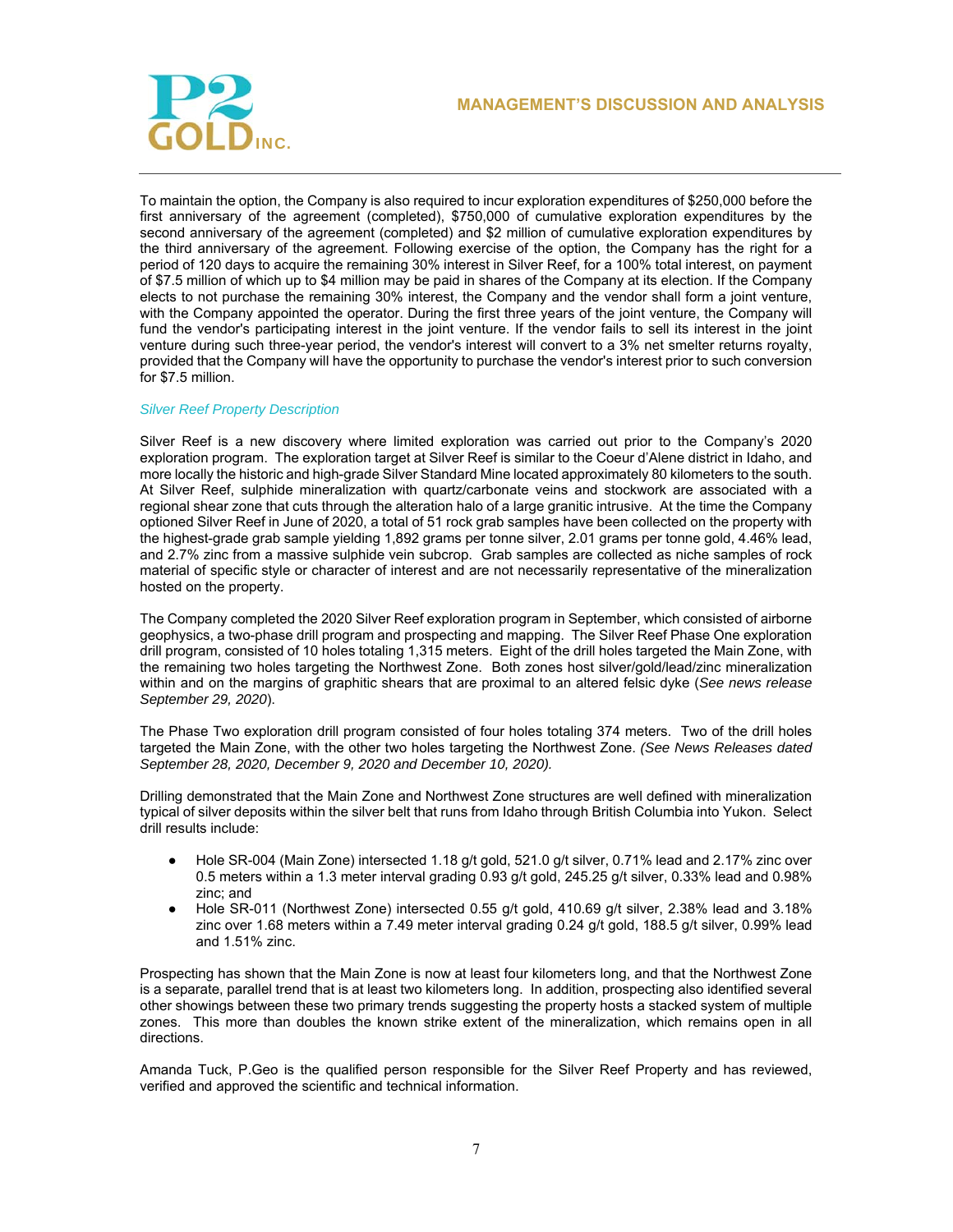

## **BAM Property**

The BAM Property consists of ten mineral tenures that cover an area of over 8,100 hectares, located approximately 150 kilometers northwest of Stewart, BC. Highway 37 and the Northwest Transmission Line are approximately 35 kilometers to the east of the property, and the Galore Creek Project access road is 1.7 kilometers to the southeast.

### *Acquisition Terms*

Under the terms of the BAM Option Agreement, the Company can acquire up to a 70% interest in the BAM Property over a three year option period by paying to the vendor: \$60,000 (paid) and 200,000 shares in its capital (issued) on the signing of the agreement; \$150,000 and 200,000 shares in its capital on the first anniversary of the agreement; \$200,000 and 200,000 shares in its capital on the second anniversary of the agreement and \$550,000 and 800,000 shares in its capital on the third anniversary of the agreement.

To maintain the option, the Company is also required to incur exploration expenditures of \$150,000 before the first anniversary of the agreement (completed), \$400,000 of cumulative exploration expenditures by the second anniversary of the agreement (completed) and \$750,000 of cumulative exploration expenditures by the third anniversary of the agreement. Following exercise of the option, the Company has the right for a period of 120 days to acquire the remaining 30% interest in the BAM Property, for a 100% total interest, on payment of \$7.5 million of which up to \$4 million may be paid in shares of the Company at its election. If the Company elects to not purchase the remaining 30% interest, the Company and the vendor shall form a joint venture, with the Company appointed the operator.

During the first three years of the joint venture, the Company will fund the vendor's participating interest in the joint venture. If the vendor fails to sell its interest in the joint venture during such three-year period, the vendor's interest will convert to a 2% net smelter returns royalty ("NSR"), provided that the Company will have the opportunity to purchase the vendor's interest prior to such conversion for \$7.5 million. Following the conversion of the vendor's interest to a 2% NSR, the Company may purchase 1% of the the NSR for \$2,000,000 (inflation adjusted from 2020).

The vendor has also agreed to assign to the Company two claims that form part of the BAM Property for \$40,000 and a 2% NSR, 100% of which can be purchased by the Company for \$1,125,000 prior to commercial production on such claims and 1% of which can be purchased for \$300,000 (inflation adjusted from 2020) after commercial production is achieved on such claims.

### *BAM Property Description*

The BAM Property was discovered in the 1960s when regional exploration that was focused on copper mineralization resulted in the discovery of the Galore Creek deposit, approximately 35 kilometers to the west, and the Schaft Creek deposit, approximately 20 kilometers to the northwest; both deposits are large coppergold porphyry mineralizing systems. On the BAM Property, drilling in 1967 identified a sizeable area of copper mineralization with minor silver in a replacement zone hosted by brecciated Lower Permian limestone and dolomite.

More recently, exploration efforts on the BAM Property have focused on gold. This work started in the mid-1980s when Radcliffe Resources discovered quartz veins that assayed up to 212 grams per tonne gold in grab samples, and when Chevron Canada Resources Limited collected channel samples from trenches that returned up to 7.4 grams per tonne gold over 19.3 meters. Sporadic work since that time has identified numerous other showings, several of which were drill tested and found to host discontinuous mineralized quartz veins.

A systematic exploration program of the BAM property was completed by the Company in September 2020, which included airborne and ground geophysical programs and a soil geochemical sampling, geologic mapping and prospecting program.

The soil geochemical sampling program defined a sinuous gold anomaly measuring approximately 3.6 kilometers long, originating at the newly-defined Monarch Gold Zone near the north end of the grid and passing through the historical Jan Copper Zone and ending at the historical BAM 10 Gold Zone in the south. The Monarch Gold Zone measures 1,100 meters by 600 meters and covers a hornfelsed calcareous sediment in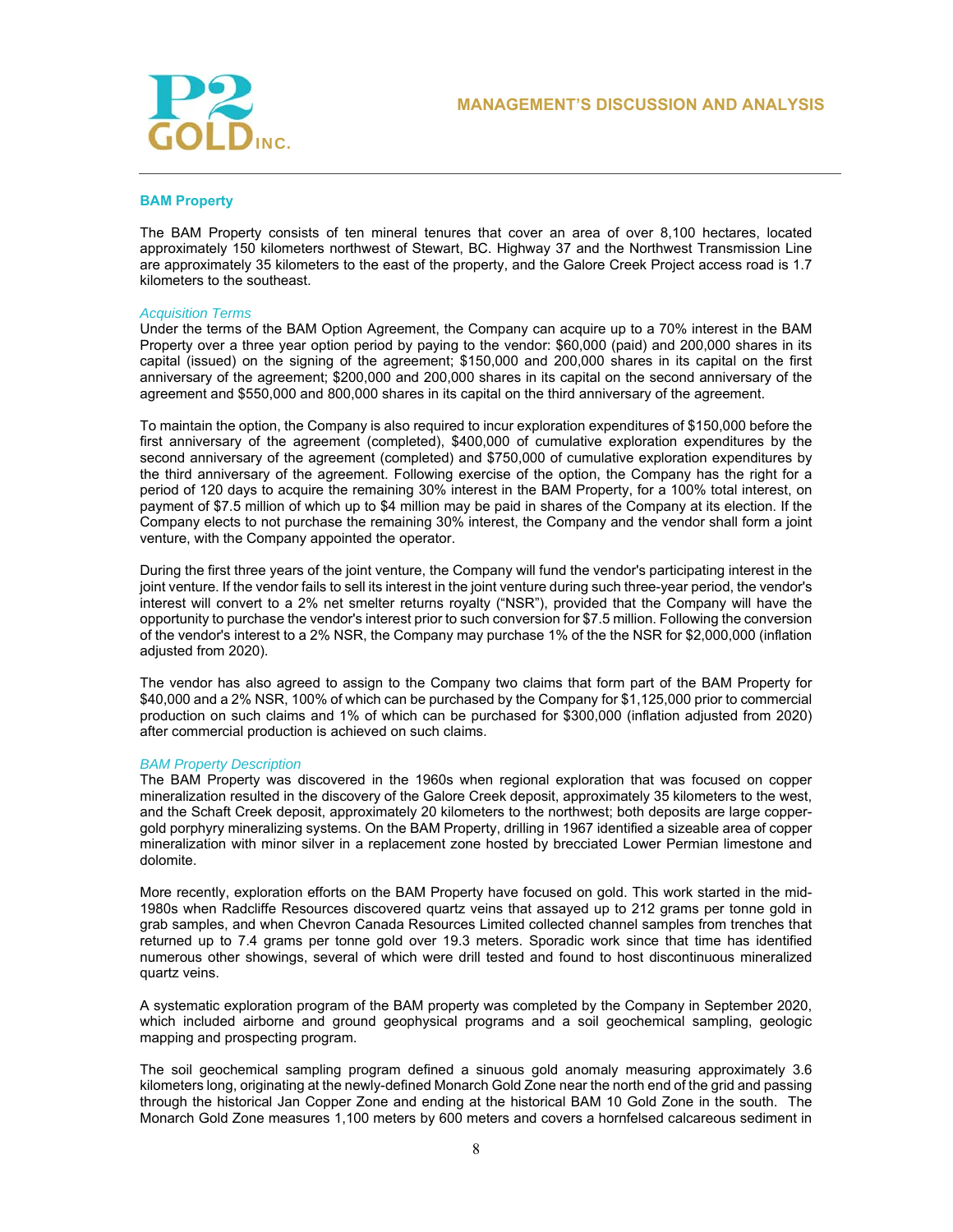

contact with a granitic batholith. The zone is defined by numerous samples with greater than 25 ppb (0.025 g/t) gold, of which 16 samples assay greater than 500 ppb (0.50 g/t) gold with the highest sample assaying 5,730 ppb (5.73 g/t gold). These soil samples are considered very high-grade as gold soil anomalies are typically defined by soil samples with values in the 10 ppb (0.01 g/t) to 50 ppb (0.05 g/t) range. The zone also hosts highly anomalous values in arsenic, antimony, copper, mercury and tellurium that, in combination with the size and location of the anomaly, are indicative of a robust epithermal system.

The soil geochemical sampling program consisted of approximately 60-line kilometers of survey lines covering an area measuring 4.8 kilometers by 2.0 kilometers. The main survey lines were spaced at 200-meter centers running east-west, with shorter infill survey lines spaced at 100-meter centers locally covering areas with historical anomalies. Soil samples were collected every 50 meters along each of the survey lines. Approximately 1,100 samples were collected and assayed. *(See News Release dated October 8, 2020).* 

The 2020 exploration program at the BAM Property also included airborne magnetic and radiometric surveys, a 15-kilometer IP geophysical survey and geological mapping and prospecting.

Amanda Tuck, P.Geo is the qualified person responsible for the BAM Property and has reviewed, verified and approved the scientific and technical information.

# **Todd Creek Property**

The Todd Creek Property covers an area of over 32,000 hectares and is located within the Golden Triangle, approximately 35 kilometers northeast of Stewart, BC and bordering the east side of Pretium Resources Inc.'s Bowser Claims. Highway 37A connecting Stewart to Highway 37 and the transmission line providing power to Stewart pass through the southern portion of the property.

#### *Acquisition Terms*

Under the terms of the Todd Creek Option Agreement, the Company can acquire (the "First Option") up to a 51% interest in the Todd Creek Property over a five year option period by paying to ArcWest: \$100,000 (paid) and 200,000 shares in its capital on the signing of the agreement (issued); \$150,000 on the first anniversary of the agreement; \$200,000 on the second anniversary of the agreement; \$200,000 on the third anniversary of the agreement; \$250,000 on the fourth anniversary of the agreement and \$250,000 on the fifth anniversary of the agreement.

To maintain the option, the Company is also required to incur exploration expenditures of \$500,000 before the first anniversary of the agreement (with a minimum of 1,000 meters of drilling) (completed), \$3,000,000 of cumulative exploration expenditures by the second anniversary of the agreement, \$6,500,000 of cumulative exploration expenditures by the third anniversary of the agreement, \$10,000,000 of cumulative exploration expenditures by the fourth anniversary of the agreement and \$15,000,000 of cumulative exploration expenditures by the fifth anniversary of the agreement.

Following exercise of the First Option, the Company has the right for a period of 60 days to acquire (the "Second Option") an additional 19% interest in the Todd Creek Property, for a 70% total interest, by completing a feasibility study within three years of the exercise of the First Option and paying to ArcWest \$250,000 on each anniversary of the exercise of the First Option until the feasibility study is completed. ArcWest has the right, at its election, to receive any payment from the Company as cash, common shares in the Company's capital, or a combination of 50% cash and 50% common shares in the Company's capital. If ArcWest elects to receive any payment in common shares in the Company's capital, the common shares will be priced at the Company's 30-day volume weighted average price.

On exercise of the Second Option (or the First Option, if the Company does not elect to increase its interest to 19%), the Company and ArcWest will form a joint venture, with the Company appointed the operator. Until commercial production is achieved on the property, the Company will fund the first \$100,000 of joint venture expenditures. If either party's joint venture interest is diluted to less than 10%, its joint venture interest will convert to a 2% net smelter returns royalty, one percent of which may be purchased by the other party for \$5,000,000 at any time. If a production decision is made by the joint venture to place the property into production, the Company will arrange project financing for the joint venture, the repayment of which shall be made out of cash flows from the property in priority to distributions to the joint venture participants.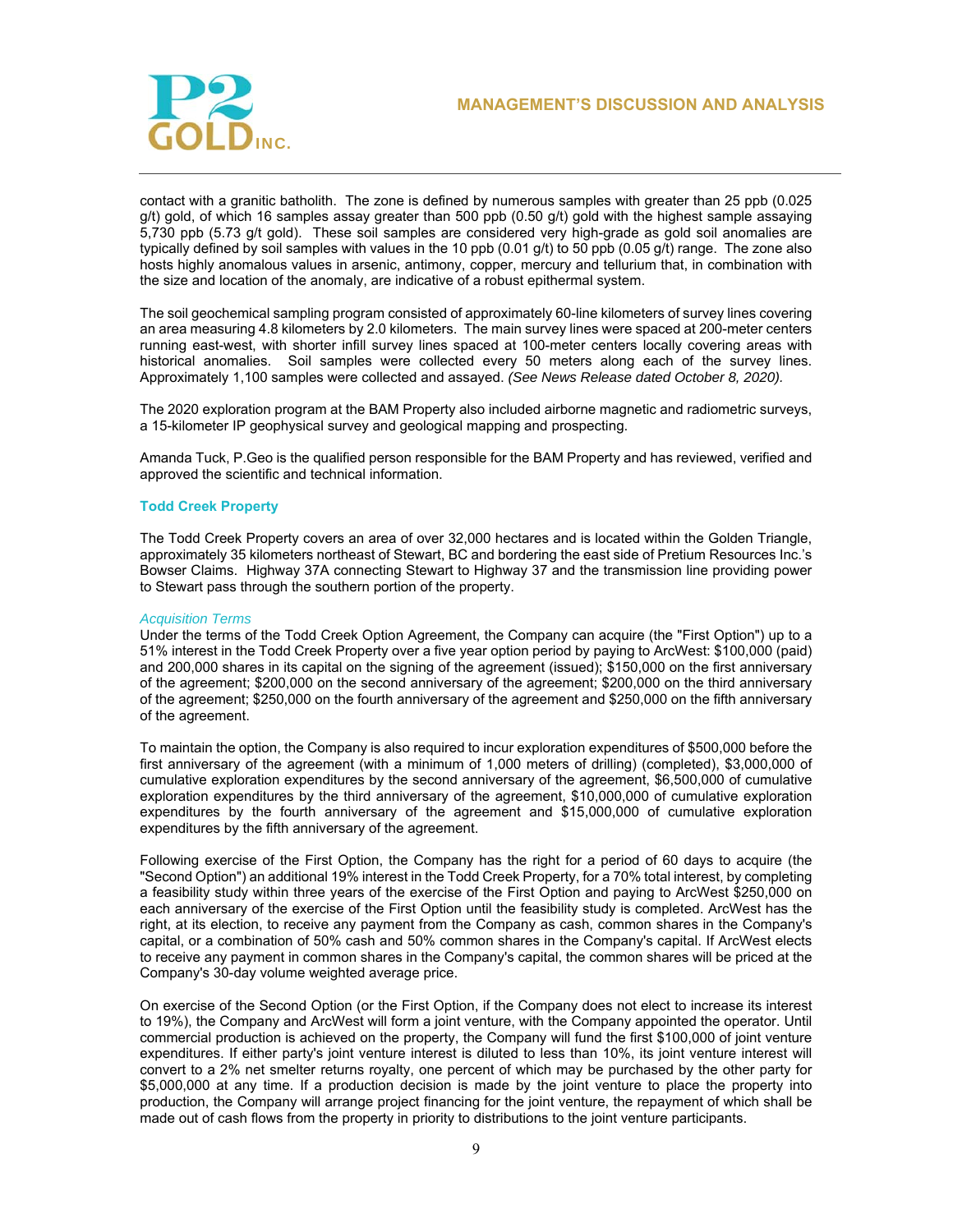

# *Todd Creek Property Description*

The western side of the Todd Creek Property covers a 12-kilometer by 3-kilometer corridor of altered lower Jurassic volcanic rocks which host at least four zones of gold-copper mineralization, known as Fall Creek, Ice Creek, Yellow Bowl and South zones. These zones are found in the same stratigraphy that hosts the nearby Brucejack, Snowfield, and Goldstorm deposits. On the eastern side of the property, a zone of VMS mineralization has been discovered in the Iskut River formation, which is the same formation that hosts the Eskay Creek deposit.

Historically, Newmont Mining Corporation discovered epithermal copper-gold mineralization at the South zone in 1959. In the late 1980s, a joint venture led by Noranda drilled several zones on the property which returned significant gold mineralization. These intersections included 7.61 grams per tonne gold and 1.58% copper over 12.65 meters at the Fall Creek Zone, 2.73 grams per tonne gold and 0.59% copper over 13 meters at the Ice Creek Zone and 3.61 grams per tonne gold and 0.27% copper over 29.75 meters (including 6.91 grams per tonne gold and 0.36% copper over 8.15 meters) at the South Zone. Work by the Noranda joint venture defined a non-43-101 compliant historic gold resource reported by Hemlo Gold Mines Inc. (a joint venture member) in 1988. The Company believes these historic results are strong evidence of the excellent exploration potential of the Todd Creek Property and will form the basis to guide future exploration.

More recently, ArcWest focused on the Yellow Bowl Zone which covers a 4-kilometer-long gossan zone which hosts copper-gold mineralized intrusions, and magmatic-hydrothermal and hydrothermal breccias which have never been drill tested. ArcWest's initial 50 rock chip and grab samples at Yellow Bowl in 2018 averaged 0.68% copper (see ArcWest news release December 22, 2018). In addition, a phase one induced polarization survey outlined a significant chargeability anomaly underlying the mineralized zone (see ArcWest news release November 2, 2018).

The 2020 Todd Creek drill program consisted of three drill holes totaling 1,027 meters. Drill holes 1 and 2, totaling 802, meters targeted the Yellow Bowl Zone, a lenticular sericite-rich gossan measuring one kilometer by three kilometers which hosts numerous structurally- controlled copper and gold showings. Drill hole 3, 225 meters, tested a series of closely-spaced copper/gold showings in a zone located five kilometers southeast of Yellow Bowl.

Drilling demonstrated that mineralization identified on surface is hosted in veins that are well defined and remain open at depth, with copper and gold grades appearing to improve with depth, select results include:

- Hole TC-002 (Yellow Bowl Zone) intersected 1.48% copper, 0.04 g/t gold and 30.62 g/t silver over 1.2 meters within an 8.8-meter interval grading 0.53% copper, 0.01 g/t gold and 10.63 g/t silver; and
- Hole TC-002 (Yellow Bowl Zone) intersected 4.19% copper, 0.19 g/t gold and 4.90 g/t silver over 1.8 meters within a 3.3-meter interval grading 3.03% copper, 0.20 g/t gold and 7.15 g/t silver.

The 2020 exploration program at Todd Creek also included an airborne magnetic and radiometric survey over the northwest portion of the property and a satellite hyperspectral survey.

Amanda Tuck, P.Geo is the qualified person responsible for the Todd Creek Property and has reviewed, verified and approved the scientific and technical information.

## **Stockade Property**

The Stockade Property consists of 261 unpatented lode mining claims that cover an area of over 6,790 acres, located in Malheur County, Oregon approximately 85 kilometers southeast of Burns Oregon, or 150 kilometers southwest of Boise Idaho.

### *Acquisition Terms*

Under the terms of the Stockade Mineral Lease and Option Agreement, the Company has the right to use the property for exploration and mining for a minimum of 50 years provided it continues to make the following preproduction payments:

1. US\$20,000 (paid) and 100,000 common shares in the capital of the Company (issued) on signing the agreement (the "Effective Date");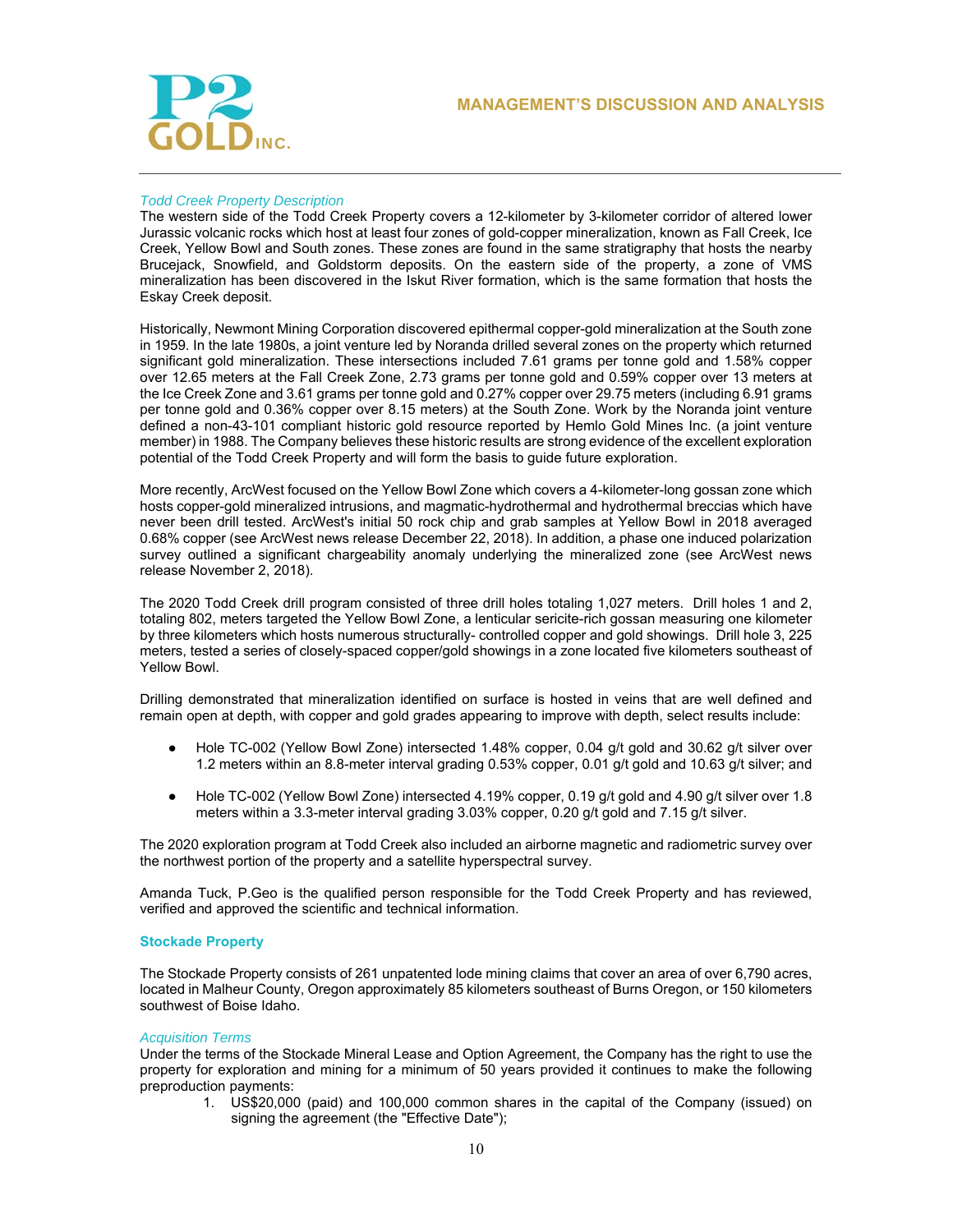



- 2. US\$10,000 six-months after the Effective Date;
- 3. US\$10,000 12-months after the Effective Date;
- 4. US\$15,000 18-months after the Effective Date;
- 5. US\$15,000 24-months after the Effective Date; and
- 6. US\$25,000 30-months after the Effective Date and every six months thereafter.

The term of the agreement may continue after 50 years provided active mining operations are being conducted on the property.

To maintain the option, the Company is also required to incur minimum work expenditures on the property of US\$30,000 in the first year (completed) and a minimum of 2,000 meters of drilling in the second year. On achievement of production on the property, a production royalty of 2% of net smelter returns is payable on claims owned by BMR and 0.5% of net smelter returns is payable on third party claims and claims acquired within the area of influence, provided that a minimum production royalty of US\$25,000 is payable quarterly. On payment to BMR of US\$10,000,000 in any combination of preproduction payments, production royalties and minimum royalties, the production royalty on claims owned by BMR reduces to 1% and on third-party claims and claims acquired within the area of influence to 0.25%.

### *Stockade Property Background*

The Stockade Property was explored by BHP, Phelps Dodge and Placer Dome with only shallow drill holes targeting bulk tonnage potential in the 1980s and 90s. A NI 43-101 technical report compiling the historical field work and drill results is underway and an airborne geophysical program has been completed.

# **Lost Cabin Property**

The Lost Cabin Property consists of 106 unpatented lode mining claims that cover an area of over 2,190 acres, located in Lake County, Oregon.

### *Acquisition Terms*

Under the terms of the Lost Cabin Option Agreement, the Company has the right to use the Lost Cabin Property for exploration and mining for a minimum of 50 years provided it continues to make the following preproduction payments:

- 1. US\$5,000 (paid) and 100,000 Common Shares (issued) in the capital of the Company on signing the agreement:
- 2. US\$5,000 six-months after the Effective Date;
- 3. US\$10,000 12-months after the Effective Date;
- 4. US\$10,000 18-months after the Effective Date;
- 5. US\$15,000 24-months after the Effective Date; and
- 6. US\$20,000 30-months after the Effective Date and every six months thereafter.

The term of the Lost Cabin Option Agreement may continue after 50 years provided active mining operations are being conducted on the Lost Cabin Property.

To maintain the option, the Company is also required to incur minimum work expenditures on the Lost Cabin Property of US\$30,000 in the first year (completed) and a minimum of 2,000 meters of drilling in the second year. On achievement of production on the property, a production royalty of 2% of net smelter returns is payable on claims owned by La Cuesta and 0.5% of net smelter returns is payable on third party claims and claims acquired within the area of influence, provided that a minimum production royalty of US\$25,000 is payable quarterly. On payment to La Cuesta of US\$10,000,000 in any combination of preproduction payments, production royalties and minimum royalties, the production royalty on claims owned by La Cuesta reduces to 1% and on third-party claims and claims acquired within the area of influence to 0.25%.

# *Lost Cabin Property Background*

The property is located along a major-northwest-trending structural lineament and hydrothermal alteration associated with silicic volcanism, with limited exploration activities carried out to date. An airborne geophysical program has been completed.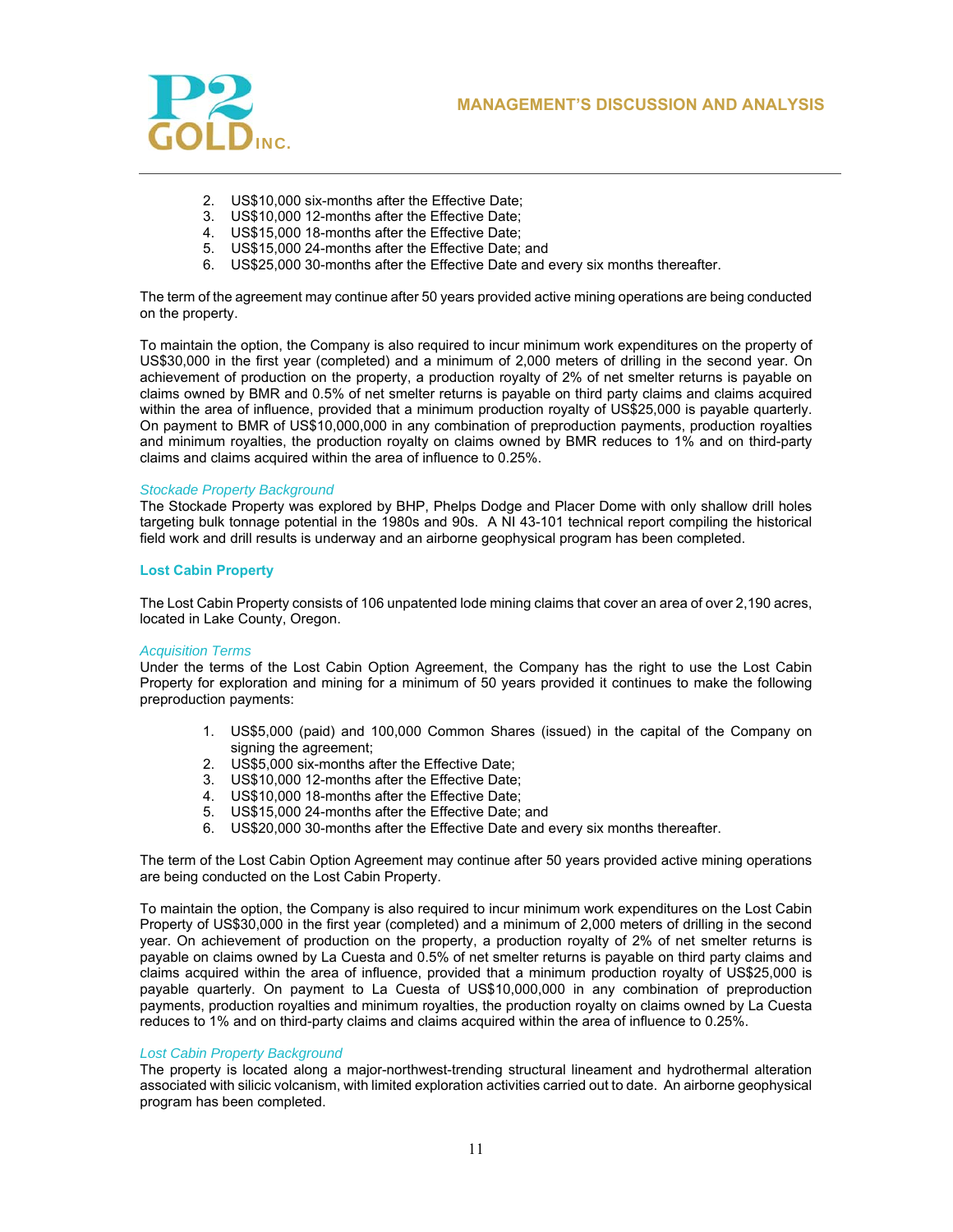



# **Timmins Property**

In 2020, the Company's exploration focus turned to British Columbia, Canada and the western United States, it determined that the Timmins Project was non-core and decided to divest the Timmins Project. The Company entered into an agreement with a private corporation for the sale of all of its interest in the Timmins Project, which was completed on April 29, 2021.

# **Trends**

There are no unusual trends, events or uncertainties presently known or identifiable to management that are reasonably expected to have a material effect on the Company's business, financial condition or results of operations. The nature of the Company's business is demanding of capital for property acquisition costs, exploration and holding costs. The Company may stake ground as it becomes available for exploration and will drop claims from time to time if claims are deemed to have low potential for discovery. The Company intends to utilize cash on hand to meet its obligations and will continue to raise funds primarily by equity financings as necessary to augment this cash position as it does not have any operating cash flow.

# **Management and Consulting Fee Commitment**

The Company is committed to monthly payments under the terms of operating agreements for management and consulting fees. The aggregate remaining payments per year are as follows:

2021 \$ 35,685

# **Review of Operations**

# **Three Months Ended March 31, 2021 and 2020**

The Company had a net loss of \$630,838 or \$0.021 per share for the three months ended March 31, 2021, compared to \$165,114 or \$0.019 per share for the three months ended March 31, 2020. The Company has acquired precious metal exploration properties to explore and develop in British Columbia, Canada and the western United States and preliminary exploration and evaluation programs have commenced.

Professional fees were \$88,378 for the three months ended March 31, 2021 compared to \$53,185 for the three months ended March 31, 2020. Fees were higher in the current period mainly due to an increase in legal fees and consulting fees and an increase in audit fees for the review of the interim financial statements. These fees were routine professional and are expected to continue to increase on a going forward basis as the Company becomes more active including raising additional funds.

General and administrative costs were \$96,959 for the three months ended March 31, 2021 compared to \$16,679 for the three months ended March 31, 2020. These expenses increased from the previous year due to an increase in insurance expenses and the rental of an office in the current year. These expenses will increase on a going forward basis as the Company becomes more active.

Shareholder information costs were \$21,625 for the three months ended March 31, 2021 compared to \$15,098 for the three months ended March 31, 2020. These expenses increased from the previous year period due to an increase in filing fees, transfer agent costs and the costs relating to the Annual Shareholder Meeting. These expenses are expected to increase going forward as the Company becomes more active and starts to incur increased disclosure and filing costs.

Investor relations and travel costs were \$6,712 for the three months ended March 31, 2021 compared to \$273 for the three months ended March 31, 2020. The increase is due to increased project related travel expenses and virtual investor conferences fees during the current year period.

Total exploration and evaluation costs were \$247,737 for the three months ended March 31, 2021 compared to \$165,114 for the three months ended March 31, 2020. The Company's exploration activities increased in the first quarter of 2021 with the change of its exploration focus to British Columbia and the Western US from the Timmins, Ontario area.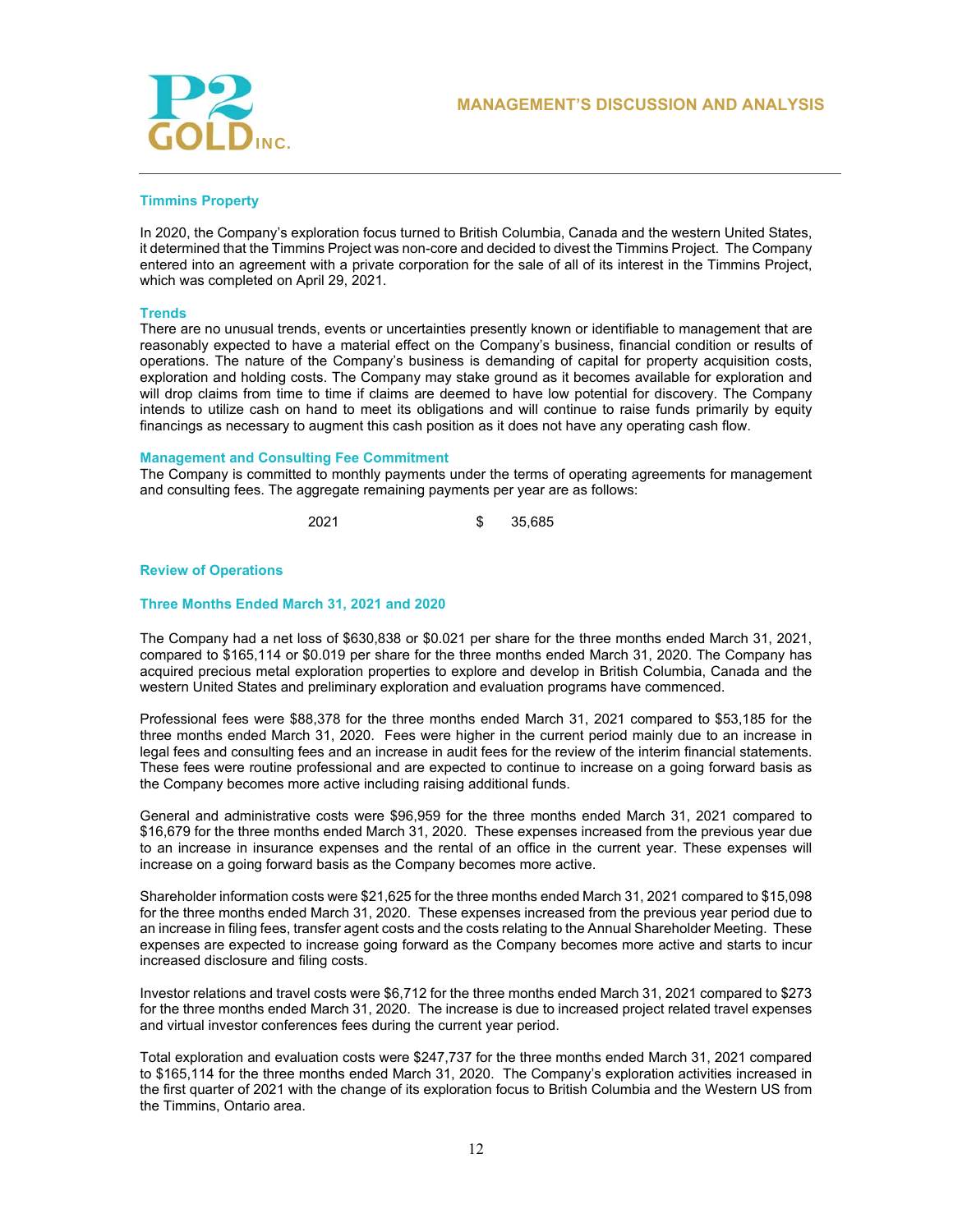

# **Selected Quarterly Financial Data**

|                               | Income (loss)                   |                  |                          |                             |  |
|-------------------------------|---------------------------------|------------------|--------------------------|-----------------------------|--|
| <b>Three Months Ended</b>     | <b>Total Revenue</b><br>$($ \$) | Total<br>$($ \$) | <b>Per Share</b><br>(\$) | <b>Total Assets</b><br>(\$) |  |
| March 31, 2021                |                                 | (630, 838)       | (0.021)                  | 1,712,726                   |  |
| December 31, 2020             |                                 | (1,078,073)      | (0.070)                  | 1,860,366                   |  |
| September 30, 2020 (restated) |                                 | (3,428,945)      | (0.150)                  | 1,355,868                   |  |
| June 30, 2020                 |                                 | (340, 189)       | (0.020)                  | 643,271                     |  |
| March 31, 2020                |                                 | (165, 114)       | (0.020)                  | 405,105                     |  |
| December 31, 2019             |                                 | (122, 012)       | (0.014)                  | 664,435                     |  |
| September 30, 2019            |                                 | (335, 363)       | (0.042)                  | 726.710                     |  |
| June 30, 2019                 |                                 | (385, 360)       | (0.042)                  | 1,129,290                   |  |
| March 31, 2019                | -                               | (461, 896)       | (0.054)                  | 1,843,541                   |  |
| December 31, 2018             | -                               | (549,088)        | (0.108)                  | 2,157,417                   |  |
| September 30, 2018            | -                               | (172, 485)       | (0.036)                  | 209,796                     |  |
| June 30, 2018                 |                                 | (207, 227)       | (0.042)                  | 431,805                     |  |

## **Liquidity and Capital Resources**

The mineral properties of the Company are in the exploration and development stage and, as a result, the Company has no source of operating cash flow. The exploration and development of the Company's properties depends on the ability of the Company to obtain financing.

If the Company's exploration programs are successful, additional funds will be required to develop the Company's properties and to place them into commercial production. The only source of future funds presently available to the Company is through the issuance of share capital, or by the sale of an interest in any of its properties in whole or in part. The ability of the Company to arrange such financing or sale of an interest in the future will depend in part upon the prevailing market conditions as well as the business performance of the Company. There can be no assurance that the Company will be successful in its efforts to arrange additional financing, if needed, on terms satisfactory to the Company. If additional financing is raised through the issuance of shares, control of the Company may change and shareholders may experience dilution. If adequate financing is not available, the Company may be required to delay, reduce the scope of, or eliminate one or more exploration activities or relinquish rights to certain of its interests. Failure to obtain additional financing on a timely basis could cause the Company to forfeit its interests in some or all of its properties and reduce or terminate its operations.

As at March 31, 2021, the Company had cash of \$1,198,821 (December 31, 2020 - \$1,634,964) to settle current liabilities of \$246,387 (December 31, 2020 - \$118,007). All of the Company's financial trade liabilities have contractual maturities of less than one year and are subject to normal trade terms.

As at March 31, 2021, the Company had working capital of \$1,049,860 (December 31, 2020 - \$1,742,359). In order to meet its longer-term working capital needs and property exploration expenditures, the Company intends on securing additional financing to ensure that those obligations are properly discharged. As such, management believes that the Company will then have sufficient working capital to discharge its current and anticipated obligations for a minimum of one year. There can be no assurance that P2 Gold will be successful in its efforts to arrange additional financing on terms satisfactory to the Company. If additional financing is raised through the issuance of shares from the treasury of the Company, control of P2 Gold may change and shareholders may experience additional dilution. If adequate financing is not available or cannot be obtained on a timely basis, the Company may be required to delay, reduce the scope of, or eliminate one or more of its exploration activities or relinquish some or all of its rights to certain of its interests in mineral properties.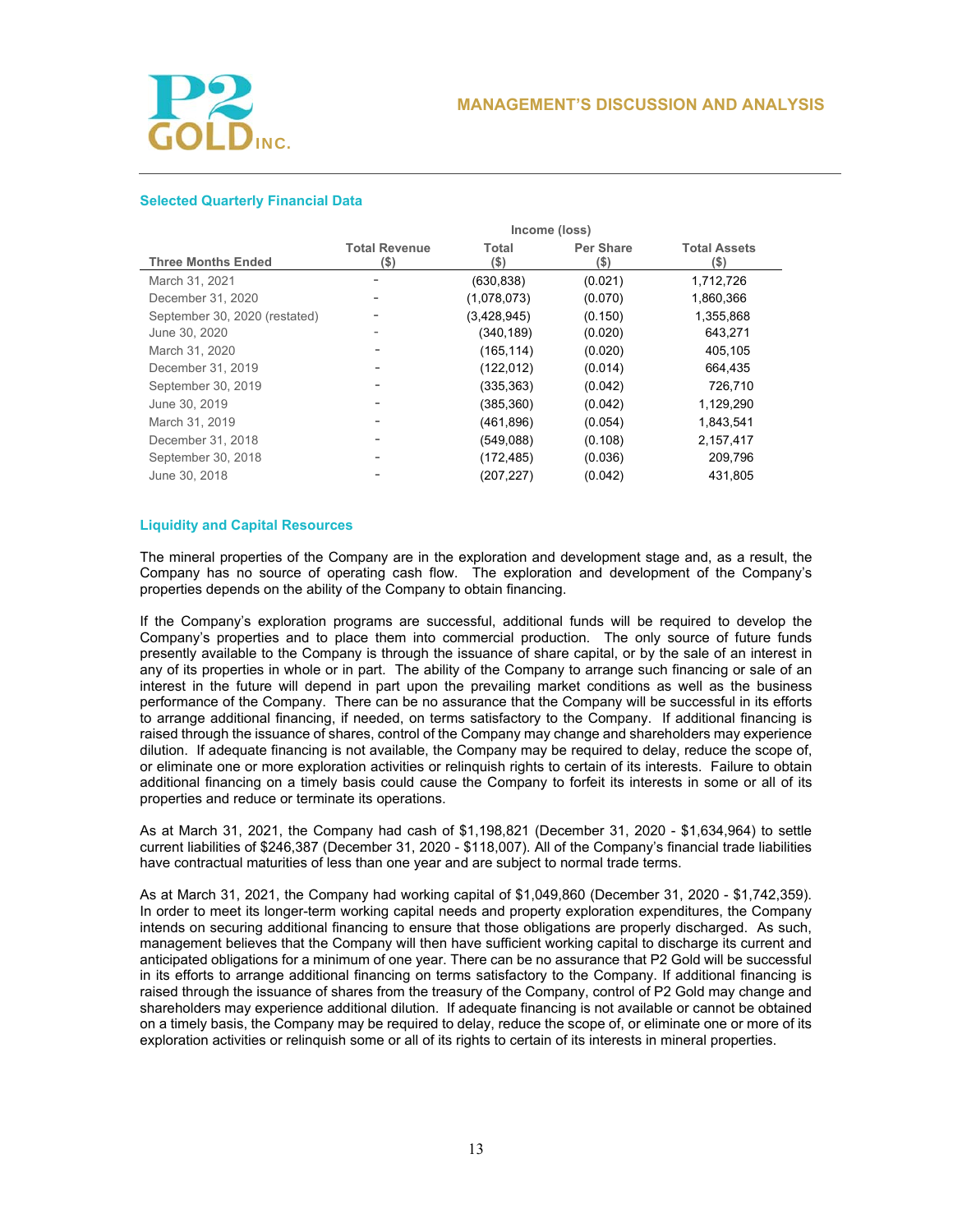

#### **Share Data**

As at March 31, 2021 there were 29,518,331 shares issued and outstanding and 8,176,666 warrants outstanding. As at May 17, 2021, there were 29,518,331 shares issued and outstanding and 8,176,666 warrants outstanding.

*Options* – As at March 31, 2021 there were 2,834,999 options outstanding at an average exercise price of \$0.484. As at May 17, 2021 there were 2,834,999 options outstanding at an average exercise price of \$0.484.

*Warrants* - As at March 31, 2021 there were 8,176,666 warrants outstanding at an average exercise price of \$0.706. As at May 17, 2021 there were 8,176,666 warrants outstanding at an average exercise price of \$0.706.

### **Transactions with Related Parties**

As at March 31, 2021, the trade and other payables balance includes related party amounts of \$18,760 (December 31, 2020 - \$12,870). The related parties are directors and officers of the Company, an individual who is related to the former President and CEO of the Company and entities over which executive management and directors have control or significant influence. The amounts are for services rendered during the year and arose as a result of transactions entered into with the related parties in the ordinary course of business.

## Compensation of key management personnel of the Company

The remuneration of directors and other members of key management personnel during the three months ended March 31, 2021 and 2020 were as follows:

|                                         | For three months ended<br>March 31, |        |  |
|-----------------------------------------|-------------------------------------|--------|--|
|                                         | 2021<br>2020                        |        |  |
|                                         | S                                   | \$     |  |
| Management and consulting fees          | 20,527                              | 36,000 |  |
| Exploration and evaluation expenditures |                                     | 18.000 |  |
| Share-based compensation                | 131,316                             |        |  |

#### Other Information

Additional Disclosure for Venture Companies without Significant Revenue

The following is additional financial information for the period regarding the Company as required by National Instrument 51-102 – Continuous Disclosure Obligations, for TSX-V issuers.

|                                         | March 31,<br>2021 | March 31.<br>2020 |
|-----------------------------------------|-------------------|-------------------|
| Exploration and evaluation expenditures | 247.737           | 66.173            |
| Administrative expenses                 | 383,101           | 98.941            |
| Total assets                            | 1.712.726         | 405.105           |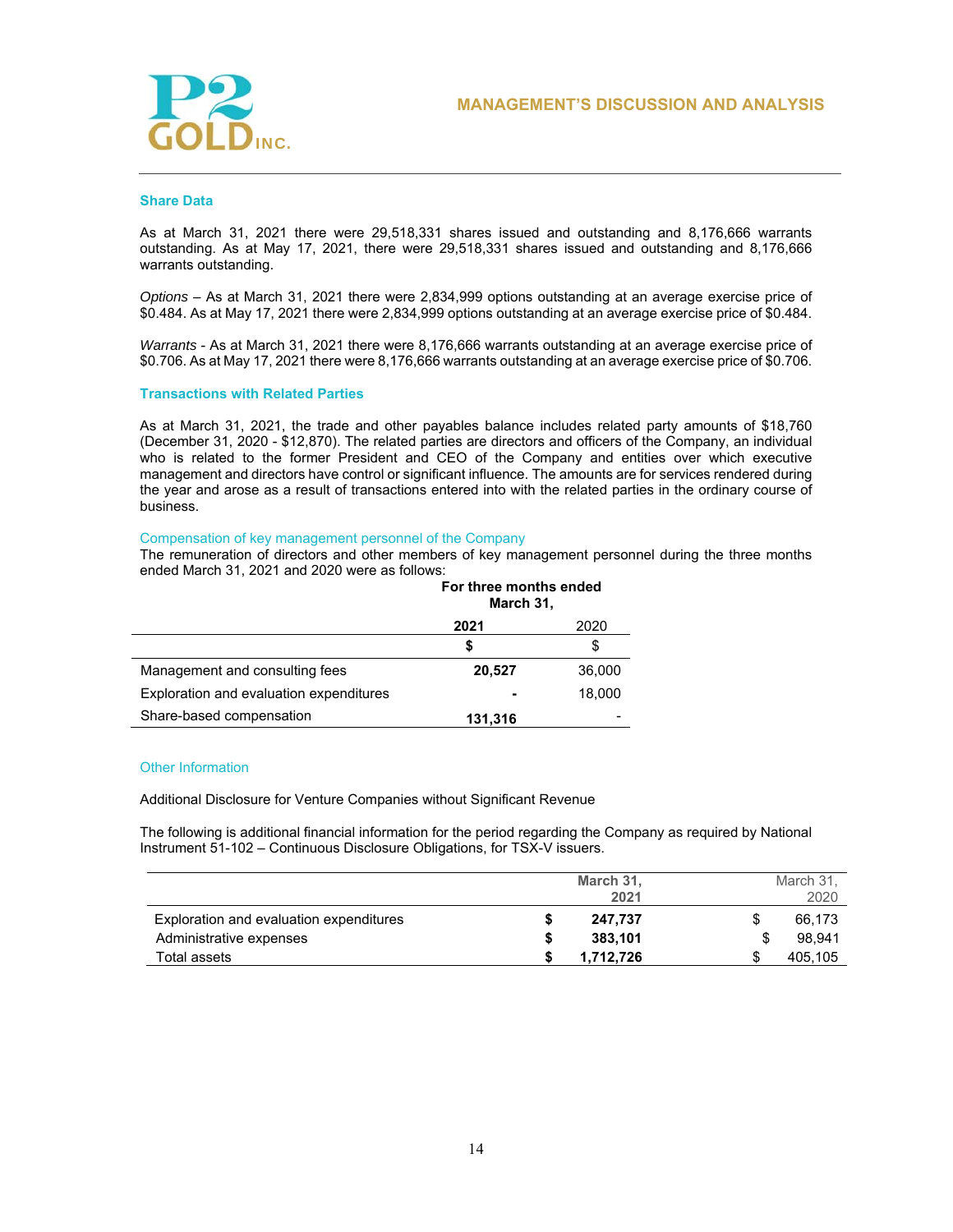

| <b>Exploration and evaluation expenditures</b> | For the three months ended | March 31, 2021<br><b>Expensed</b> | For the three months ended | March 31, 2020<br><b>Expensed</b> |
|------------------------------------------------|----------------------------|-----------------------------------|----------------------------|-----------------------------------|
| Acquisition costs                              | \$                         | 47,142                            | \$                         |                                   |
| Assessment reports                             |                            | 9,505                             |                            |                                   |
| Technical Reports (NI 43-101)                  |                            | 16,489                            |                            |                                   |
| Consulting                                     |                            | 149,875                           |                            | 50,000                            |
| Other exploration and evaluation expenditures  |                            | 24,726                            |                            | 16,173                            |
| Total exploration and evaluation expenditures  |                            | 247,737                           |                            | 66,173                            |

|                                      | For the three months ended |                | For the three months ended |    |                |
|--------------------------------------|----------------------------|----------------|----------------------------|----|----------------|
| <b>Administrative Expenses</b>       | March 31, 2021             |                | March 31, 2020             |    |                |
| Interest income                      | \$                         | (1,206)        |                            | \$ | (909)          |
| General and administrative           |                            | 96,959         |                            |    | 16,679         |
| Depreciation                         |                            | 30,670         |                            |    | 13,554         |
| Share-based payments                 |                            | 131,316        |                            |    |                |
| Interest expense                     |                            | 8.647          |                            |    | 1,061          |
| Professional fees                    |                            | 88,378         |                            |    | 53,185         |
| Shareholder information              |                            | 21,625         |                            |    | 15,098         |
| Investor relations and travel        |                            | 6,712          |                            |    | 273            |
|                                      | \$                         | 383,101        |                            | \$ | 98,941         |
|                                      |                            | As at          |                            |    | As at          |
| <b>Outstanding share data</b>        |                            | March 31, 2021 |                            |    | March 31, 2020 |
| Issued and outstanding common shares |                            | 29.518.331     |                            |    | 8,558,331      |

# **Dividends**

The Company has neither declared nor paid any dividends on its common shares. The Company intends to retain its earnings, if any, to finance growth and expand its operations and does not anticipate paying any dividends on its common shares in the foreseeable future.

# **ACCOUNTING CHANGES**

# **Critical Accounting Policies**

# **Going Concern**

The business of mining and exploring for minerals involves a high degree of risk and there can be no assurance that current exploration programs will result in profitable mining operations. The recoverability of the carrying value of interest in mineral properties and the Company's continued existence is dependent upon the preservation of its interest in the underlying properties, the discovery of economically recoverable mineral resources and reserves, the achievement of profitable operations, or the ability of the Company to raise additional financing, if necessary, or alternatively upon the Company's ability to dispose of its interests on an advantageous basis. Changes in future conditions could require material write-downs to the carrying values.

The Company has historically relied on equity financing to raise capital and future raises may be impacted by the current global situation and economic uncertainties. Management has considered how these conditions may impact the Company's viability given its current capital structure and considers that until the outcome of financing activities is known there is significant doubt about the Company's ability to continue as a going concern.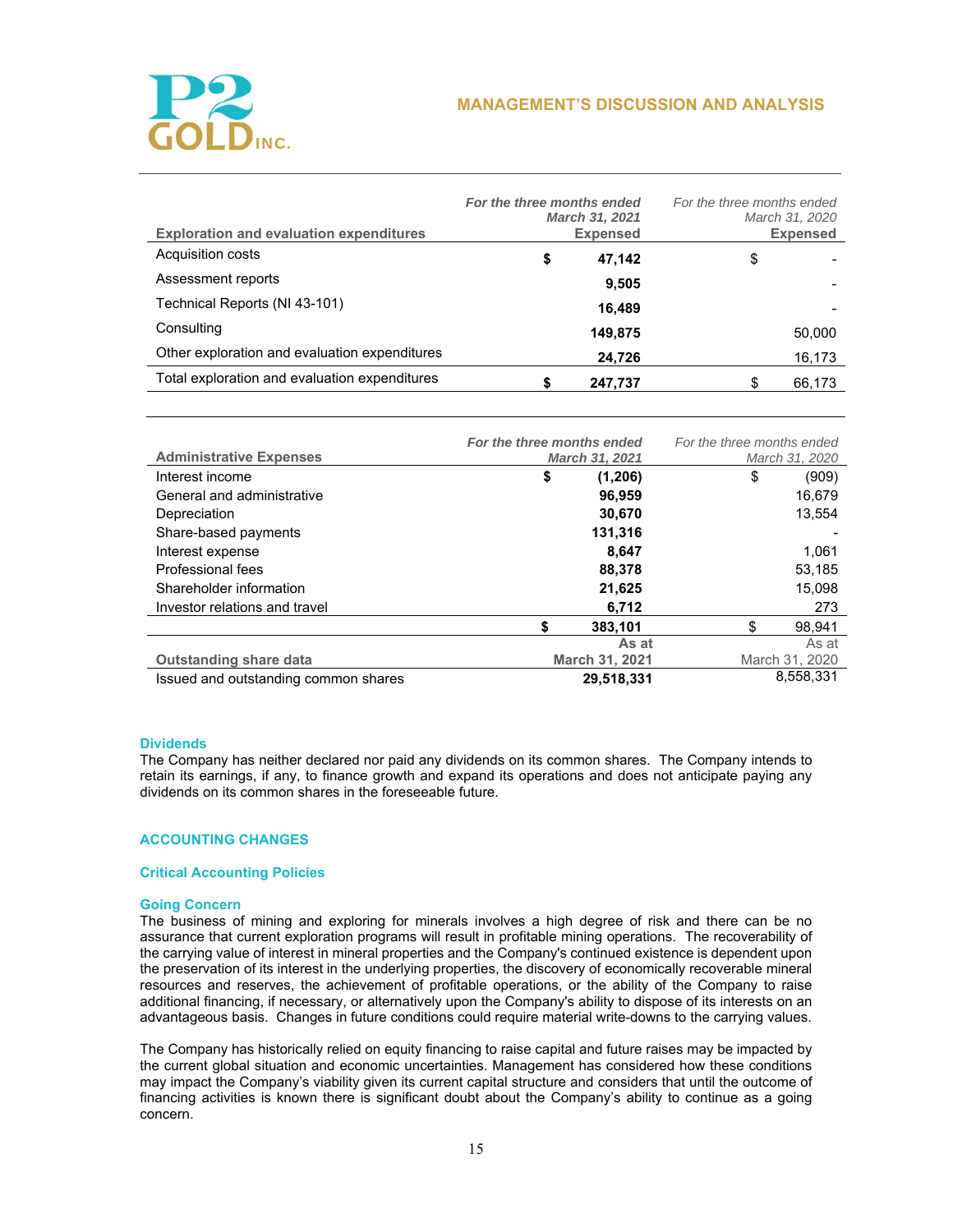

Although the Company has taken steps to verify title to the properties on which it is conducting exploration and in which it has an interest, in accordance with industry standards for the current stage of exploration of such properties, these procedures do not guarantee the Company's title. Property title may be subject to unregistered prior agreements, aboriginal claims, unregistered claims, and non-compliance with regulatory and environmental requirements.

Management plans to secure the necessary financing through the issuance of new equity or debt instruments, and/or by entering into joint venture arrangements. Nevertheless, there is no guarantee that these initiatives will be successful.

The Company will require substantial additional funds to further explore and, if warranted, develop its exploration properties. The Company has limited financial resources and no current source of recurring revenue, and there is no assurance that additional funding will be available to the Company to carry out the completion of its planned exploration activities. There can be no assurance that the Company will be able to obtain adequate financing in the future or that the terms of such financing will be favourable. Failure to obtain such additional financing could result in the delay or indefinite postponement of further exploration and property development. The terms of any additional financing obtained by the Company could result in substantial dilution to the shareholders of the Company.

# **Financial Risk Factors**

### **Financial Instruments**

The Company classifies financial instrument fair values in a hierarchy comprising three levels reflecting the significance of the inputs used in making the measurements, described as follows:

Level 1: Valuations based on quoted prices (unadjusted) in active markets for identical assets or liabilities;

- Level 2: Valuations based on directly or indirectly observable inputs in active markets for similar assets or liabilities, other than Level 1 prices, such as quoted interest or currency exchange rates; and
- Level 3: Valuations based on significant inputs that are not derived from observable market data, such as discounted cash flow methodologies based on internal cash flow forecasts.

Cash is classified as level 1.

The following table summarizes the classification and measurement under IFRS 9 for each financial instrument:

| <b>Classification</b>    | <b>IFRS 9</b>         |
|--------------------------|-----------------------|
| Cash                     | <b>Amortized Cost</b> |
| Trade and other payables | <b>Amortized Cost</b> |

### **Risks**

A summary of the Company's risk exposures as it relates to financial instruments are reflected below:

### **(i) Credit Risk**

Credit risk is the risk of loss associated with a counter-party's inability to fulfill its payment. The Company's credit risk is primarily attributable to cash and receivables and other assets included in current assets. The Company has no material concentration of credit risk arising from operations. Cash consists of bank deposits, which are held by a Canadian chartered bank, and management believes the risk of loss is remote.

The Company's maximum exposure to credit risk as at March 31, 2021 is the carrying value of cash.

# **(ii) Liquidity Risk**

The Company's approach to managing liquidity risk is to ensure that it will have sufficient liquidity to meet liabilities when due and ensuring an adequate supply of funds to enable the Company to carry out its intended programs. As at March 31, 2021, the Company had a cash balance of \$1,198,821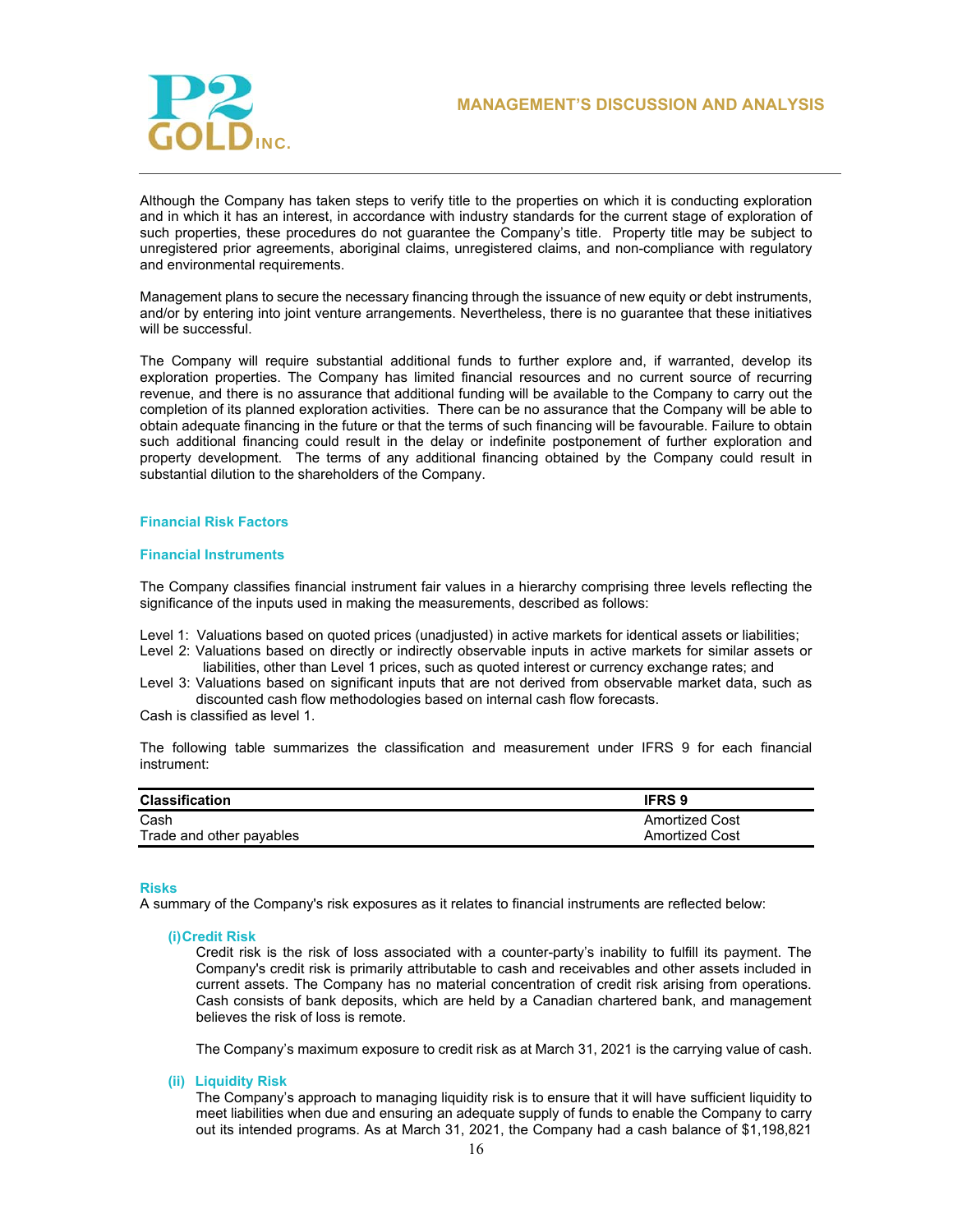

(December 31, 2020 - \$1,634,964) to settle current liabilities of \$246,387 (December 31, 2020 - \$118,007). All of the Company's financial trade liabilities have contractual maturities of less than one year and are subject to normal trade terms. Working capital for the Company as at March 31, 2021 was \$1,049,860 (December 31, 2020 - \$\$1,742,359).

# **Critical Accounting Estimates**

The preparation of financial statements in conformity with IFRS requires management to make judgments and estimates and form assumptions that affect the reported amounts of assets and liabilities at the date of the financial statements and reported amounts of revenues and expenses during the reporting period. On an ongoing basis, management evaluates its judgments and estimates in relation to assets, liabilities, revenue and expenses. Management uses historical experience and various other factors it believes to be reasonable under the given circumstances as the basis for its judgments and estimates. Actual outcomes may differ from these estimates under different assumptions and conditions.

The most significant estimates and judgments relate to, but are not limited to, the following:

- the calculation of the fair value of share-based payments requires the use of estimates of inputs in the Black-Scholes option pricing valuation model;
- incremental borrowing rate to obtain an asset of similar value to the right-of-use asset;

# **Industry Risks**

The Company is subject to numerous risk factors that may affect its business prospects in the future. These include risks inherent to exploration, development and operating companies, dependence on key personnel, commodity prices, and availability of capital, environmental and permitting risks, acquisition risks, competition and potential risks relating to land titles.

There are certain risk factors that could have material effects on the Company that are not quantifiable at present due to the nature of the Company's industry segment and other considerations.

### *Additional Capital*

The exploration and development activities of the Company may require substantial additional financing. Failure to obtain sufficient financing may result in delaying or indefinite postponement of exploration and development of any of the Company's properties. There can be no assurance that additional capital or other types of financing will be available if needed or that, if available, the terms of such financings will be favourable to the Company. In addition, low commodity prices may affect the Company's ability to obtain financing.

## *Exploration Development and Operating Risk*

Mineral exploration involves many risks, which even a combination of experience, knowledge and careful evaluation may not be able to overcome. Operations in which the Company has a direct or indirect interest will be subject to all the hazards and risks normally incidental to exploration and development, any of which could result in work stoppages, damage to property, and possible environmental damage. None of the properties in which the Company has an interest have a known body of commercial ore. Development of the Company's mineral properties will follow upon obtaining satisfactory exploration results. Mineral exploration and development involve a high degree of risk and few properties that are explored are ultimately developed into producing mines. There is no assurance that the Company's mineral exploration and development activities will result in any discoveries of commercially viable bodies of ore. The long-term profitability of the Company's operations will be in part directly related to the cost and success of its exploration programs, which may be affected by a number of factors. Substantial expenditures are required to establish mineral resources and reserves through drilling, to develop process flow sheets, to extract the metal from the resources and, in the case of new properties, to develop the mining and processing facilities and infrastructure at any site chosen for mining. Although substantial benefits may be derived from the discovery of a major mineralized deposit, no assurance can be given that minerals will be discovered in sufficient quantities to justify commercial operations or that the funds required for development can be obtained on a timely basis.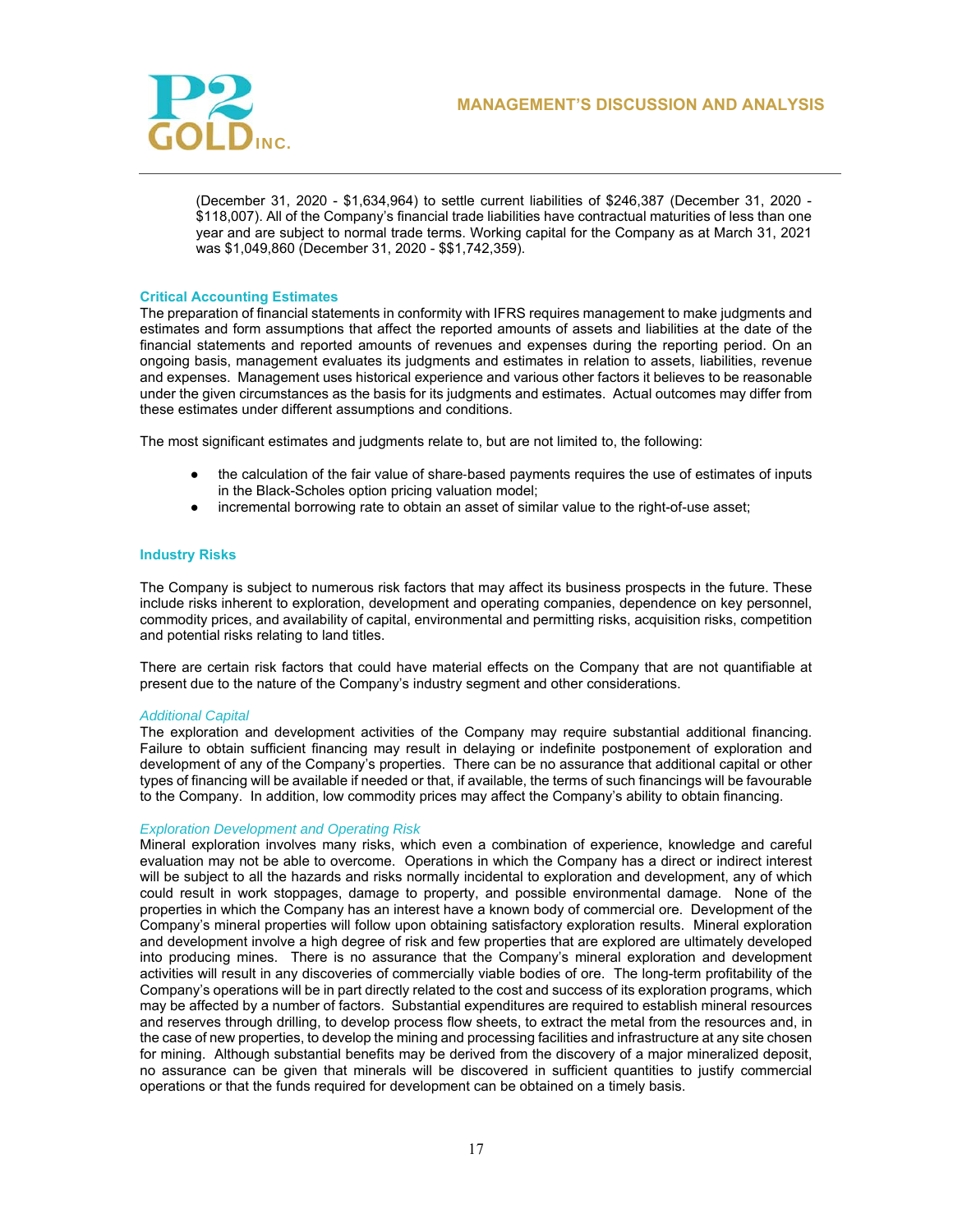

## *Business Risk*

The success of the operations and activities of P2 Gold is dependent to a significant extent on the efforts and abilities of its management, outside contractors, experts and other advisors. Investors must be willing to rely to a significant degree on management's discretion and judgment, as well as the expertise and competence of the outside contractors, experts and other advisors. The Company does not have a formal program in place for succession of management and training of management. The loss of one or more of the key employees or contractors, if not replaced on a timely basis, could adversely affect the Company's operations and financial performance.

# *Commodity Prices*

The price of the Company's common shares, its financial results, and exploration and development activities have been, or may in the future be, adversely affected by declines in the price of gold and/or other metals. Gold prices fluctuate widely and are affected by numerous factors beyond the Company's control such as the sale or purchase of commodities by various central banks, financial institutions, expectations of inflation or deflation, currency exchange fluctuations, interest rates, global or regional consumptive patterns, international supply and demand, speculative activities and increased production due to new project developments, improved production methods and international economic and political trends. The Company's revenues, if any, are expected to be in large part derived from mining, precious and base metals or interests related thereto. The effect of these factors on the price of metals, and therefore the economic viability of any of the Company's exploration projects, cannot accurately be predicted.

# *Environmental and Permitting*

All phases of the Company's operations are subject to environmental regulation in the various jurisdictions in which it operates. These regulations, among other things, mandate the maintenance of air and water quality standards, land reclamation, transportation, storage and disposal of hazardous waste. Environmental legislation is evolving in a manner which will require stricter standards and enforcement, increased fines and penalties for non-compliance, more stringent environmental assessments of proposed projects and a heightened degree of responsibility for companies and their officers, directors, and employees. There is no assurance that future changes in environmental regulation, if any, will not adversely affect the Company's operations.

To the Company's knowledge, there are no liabilities to date which relate to environmental risks or hazards with the exception of certain potential liabilities associated with the Faymar Mine property.

The Company is the owner of the Faymar Mine property in Timmins, Ontario. The Ontario Ministry of Energy Northern Development and Mines ("ENDM") requires the Company to establish rehabilitation measures to restrict access to the area of the Faymar Mine crown pillar. The Company is preparing a rehabilitation plan to restrict access to the area of the Faymar Mine crown pillar, which will be submitted to ENDM for approval prior to implementation. The Company does not anticipate the costs associated with the rehabilitation plan to be material. The Faymar Mine property is not material to the Company and the Company does not anticipate incurring any expenditures in respect of the property other than as required by the ENDM. The Company has entered into an agreement with a private corporation for the sale of all of its interest in the Timmins Project, subject to the satisfaction of certain conditions.

# *Risks Related to Environmental, Mining and Other Regulations*

P2 Gold and its prospective customers are subject to extensive environmental, health and safety regulations that impose, and will continue to impose, significant costs and liabilities. In addition, future regulations, or more stringent enforcement of existing regulations, could increase those costs and liabilities, which could adversely affect the Company's results of operations.

### *Acquisition*

The Company uses its best judgment to acquire mineral properties for exploration and development. In pursuit of such opportunities, the Company may fail to select appropriate acquisition candidates or negotiate acceptable agreements, including arrangements to finance the acquisitions and development, or integrate such opportunity and their personnel with the Company. P2 Gold cannot assure that it can complete any acquisition that it pursues, or is currently pursuing, on favourable terms, or that any acquisition completed will ultimately benefit the Company. The Company's management and directors have experience globally, thus, potential acquisitions may be outside of Canada.